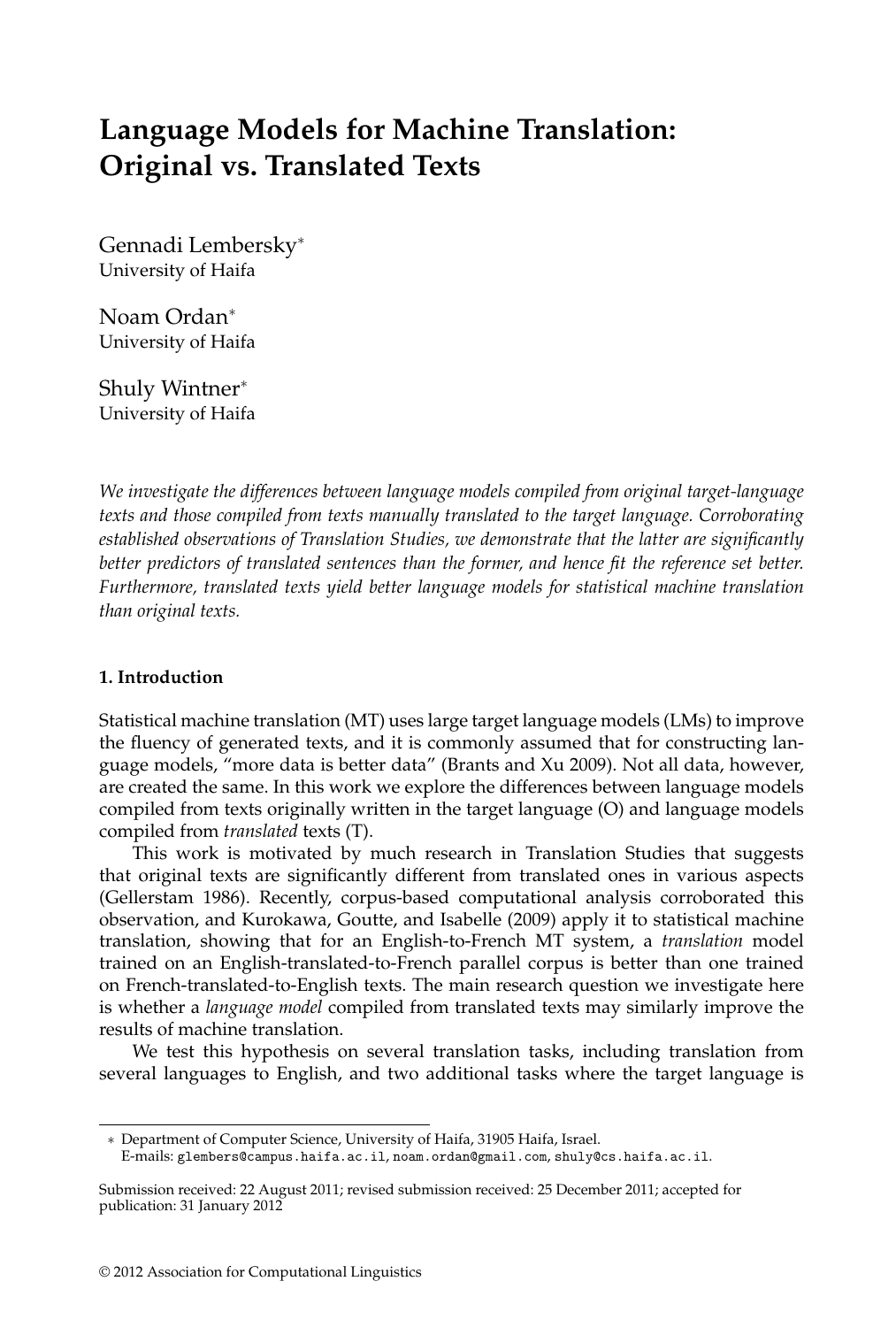not English. For each language pair we build two language models from two types of corpora: texts originally written in the target language, and human translations from the source language into the target language. We show that for each language pair, the latter language model better fits a set of reference translations in terms of perplexity. We also demonstrate that the differences between the two LMs are not biased by content, but rather reflect differences on abstract linguistic features.

Research in Translation Studies holds a dual view on **translationese**, the sublanguage of translated texts. On the one hand, there is a claim for so-called **translation universals**, traits of translationese which occur in any translated text irrespective of the source language. Others hold, on the other hand, that each source language "spills over" to the target text, and therefore creates a sub-translationese, the result of a pair-specific encounter between two specific languages. If both these claims are true then language models based on translations from the source language should best fit target language reference sentences, and language models based on translations from *other* source languages should fit reference sentences to a lesser extent yet outperform originally written texts. To test this hypothesis, we compile additional English LMs, this time using texts translated to English from languages *other* than the source. Again, we use perplexity to assess the fit of these LMs to reference sets of translated-to-English sentences. We show that these LMs depend on the source language and differ from each other. Whereas they outperform O-based LMs, LMs compiled from texts that were translated from the *source* language still fit the reference set best.

Finally, we train phrase-based MT systems (Koehn, Och, and Marcu 2003) for each language pair. We use four types of LMs: original; translated from the source language; translated from other languages; and a mixture of translations from several languages. We show that the translated-from-source-language LMs provide a significant improvement in the quality of the translation output over all other LMs, and that the mixture LMs always outperform the original LMs. This improvement persists even when the original LMs are up to ten times larger than the translated ones. In other words, one has to collect ten times more original material in order to reach the same quality as is provided with translated material.

It is important to emphasize that translated texts abound: in fact, Pym and Chrupała (2005) show (quantitatively!) that the rate of translations *into* a language is inversely proportional to the number of books published in that language: So whereas in English only around 2% of texts published are translations, in languages such as Albanian, Arabic, Danish, Finnish, or Hebrew translated texts constitute between 20% and 25% of the total publications. Furthermore, such data can be automatically identified (see Section 2). The practical impact of our work on MT is therefore potentially dramatic.

The main contributions of this work are thus a computational corroboration of the following hypotheses:

- 1. Original and translated texts exhibit significant, measurable differences.
- 2. LMs compiled from translated texts better fit translated references than LMs compiled from original texts of the same (and much larger) size (and, to a lesser extent, LMs compiled from texts translated from languages other than the source language).
- 3. MT systems that use LMs based on manually translated texts significantly outperform LMs based on originally written texts.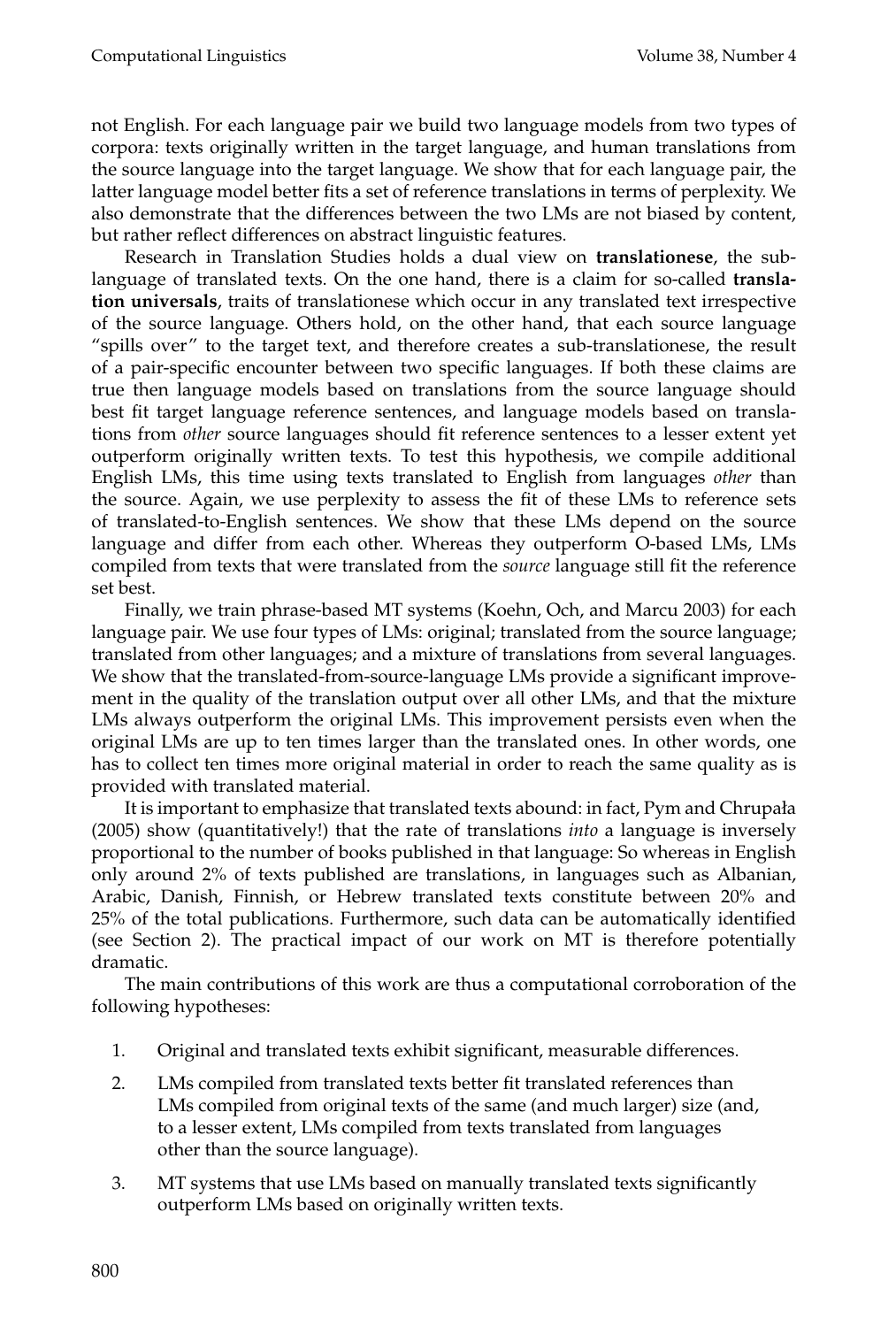This article<sup>1</sup> is organized as follows: Section 2 provides background and describes related work. We explain our experimental set-up, research methodology and resources in Section 3 and detail our experiments and results in Section 4. Section 5 discusses the results and their implications, and suggests directions for future research.

## **2. Background and Related Work**

Numerous studies suggest that translated texts are different from original ones. Gellerstam (1986) compares texts written originally in Swedish and texts translated from English into Swedish. He notes that the differences between them do not indicate poor translation but rather a statistical phenomenon, which he terms **translationese**. He focuses mainly on lexical differences, for example, less colloquialism in the translations, or foreign words used in the translations "with new shades of meaning taken from the English lexeme" (page 91). Only later studies consider grammatical differences (see, e.g., Santos 1995). The features of translationese were theoretically organized under the terms **laws of translation** and **translation universals**.

Toury (1980, 1995) distinguishes between two laws: the **lawof interference** and the law of growing standardization. The law of interference pertains to the fingerprints of the source text that are left in the translation product. The law of standardization pertains to the effort to standardize the translation product according to existing norms in the target language (and culture). Interestingly, these two laws are in fact reflected in the architecture of statistical machine translation: Interference in the translation model and standardization in the language model.

The combined effect of these laws creates a hybrid text that partly corresponds to the source text and partly to texts written originally in the target language, but in fact belongs to neither (Frawley 1984). Baker (1993, 1995, 1996) suggests several candidates for translation universals, which are claimed to appear in any translated text, regardless of the source language. These include **simplification**, the tendency of translated texts to simplify the language, the message or both; and **explicitation**, their tendency to spell out implicit utterances that occur in the source text.

During the 1990s, corpora were used extensively to study translationese. For example, Al-Shabab (1996) shows that translated texts exhibit lower lexical variety (type-totoken ratio) and Laviosa (1998) shows that their mean sentence length is lower, as is their lexical density (ratio of content to non-content words). These studies, although not conclusive, provide some evidence for the simplification hypothesis.

Baroni and Bernardini (2006) use machine learning techniques to distinguish between original and translated Italian texts, reporting 86.7% accuracy. They manage to abstract from content and perform the task using only morpho-syntactic cues. Ilisei et al. (2010) perform the same task for Spanish but enhance it theoretically in order to check the simplification hypothesis. They first use a set of features which seem to capture "general" characteristics of the text (ratio of grammatical words to content words); they then add another set of features, each of which relates to the simplification hypothesis. Finally, they remove each "simplification feature" in turn and evaluate its contribution to the classification task. The most informative features are lexical variety, sentence length, and lexical density.

<sup>1</sup> Preliminary results were published in Lembersky, Ordan, and Wintner (2011). This is an extended, revised version of that paper, providing fuller data and reporting on more language pairs. Some experiments (in particular, Section 4.2.3) are completely new, as is the bulk of the discussion in Section 5, including the human evaluation.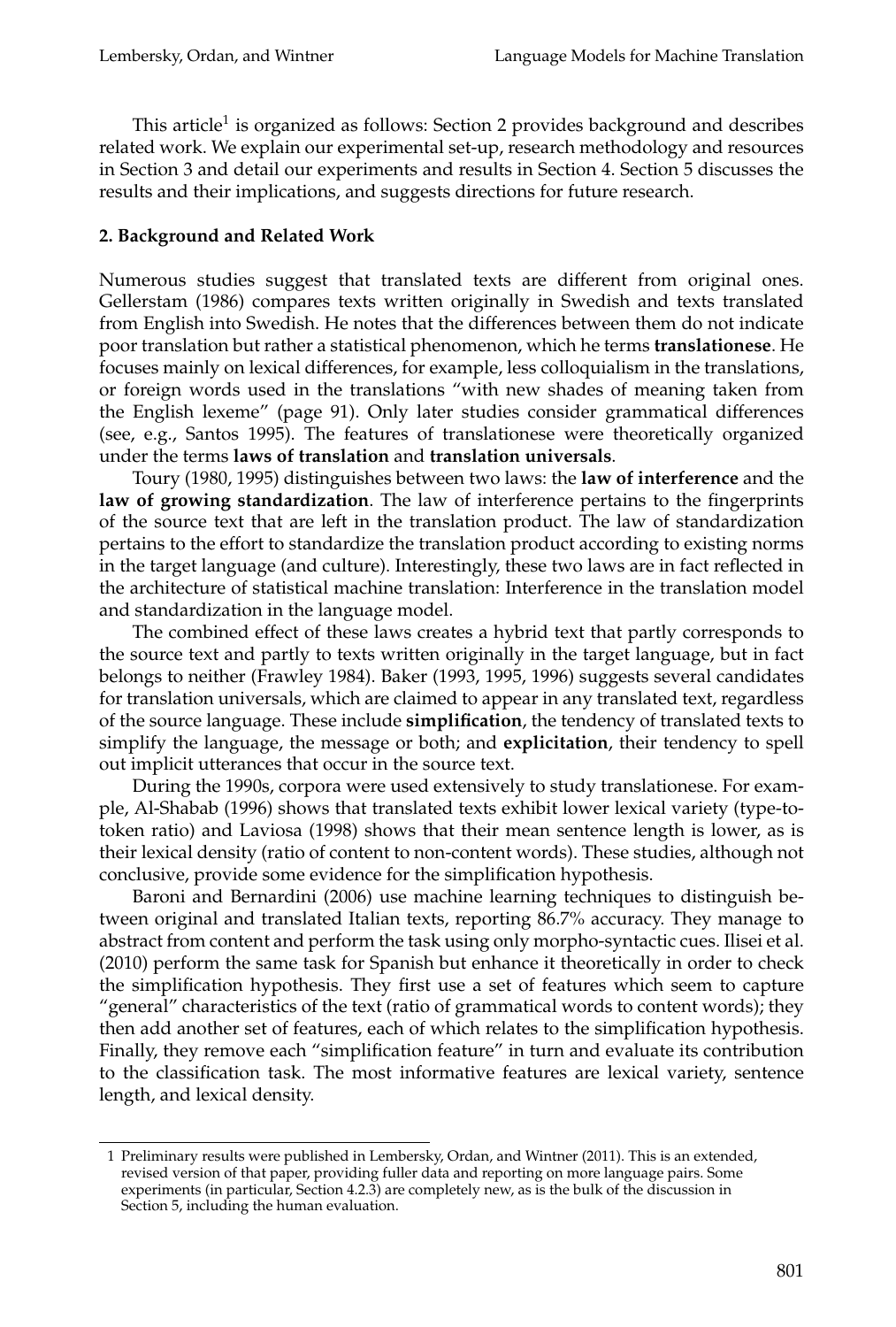van Halteren (2008) focuses on six languages from Europarl (Koehn 2005): Dutch, English, French, German, Italian, and Spanish. For each of these languages, a parallel six-lingual subcorpus is extracted, including an original text and its translations into the other five languages. The task is to identify the source language of translated texts, and the reported results are excellent. This finding is crucial: as Baker (1996) states, translations do resemble each other; in accordance with the law of interference, however, the study of van Halteren (2008) suggests that translation from different source languages constitute different sublanguages. As we show in Section 4.2, LMs based on translations from the source language outperform LMs compiled from non-source translations, in terms of both fitness to the reference set and improvingMT.

Kurokawa, Goutte, and Isabelle (2009) show that the direction of translation affects the performance of statistical MT. They train systems to translate between French and English (and vice versa) using a French-translated-to-English parallel corpus, and then an English-translated-to-French one. They find that in translating into French it is better to use the latter parallel corpus, and when translatinginto English it is better to use the former. Whereas they address the *translation* model, we focus on the *language* model in this work. We show that using a language model trained on a text translated from the source language of the MT system does indeed improve the results of the translation.

# **3. Methodology and Resources**

# **3.1 Hypotheses**

We investigate the following three hypotheses:

- 1. Translated texts differ from original texts.
- 2. Texts translated from one language differ from texts translated from other languages.
- 3. LMs compiled from manually translated texts are better for MT than LMs compiled from original texts.

We test our hypotheses by considering translations from several languages to English, and from English to German and French. For each language pair we create a reference set comprising several thousands of sentences written originally in the source language and manually translated to the target language. Section 3.4 provides details on the reference sets.

To investigate the first hypothesis, we train two LMs for each language pair, one created from texts originally written in the language (O-based) and the other from texts translated into the target language (T-based). Then, we check which LM better fits the reference set.

Fitness of a language model to a set of sentences is measured in terms of **perplexity** (Jelinek et al. 1977; Bahl, Jelinek, and Mercer 1983). Given a language model and a test (reference) set, perplexity measures the predictive power of the language model over the test set, by looking at the average probability the model assigns to the test data. Intuitively, a better model assigns higher probability to the test data, and consequently has a *lower* perplexity; it is *less* surprised by the test data. Formally, the perplexity *PP* of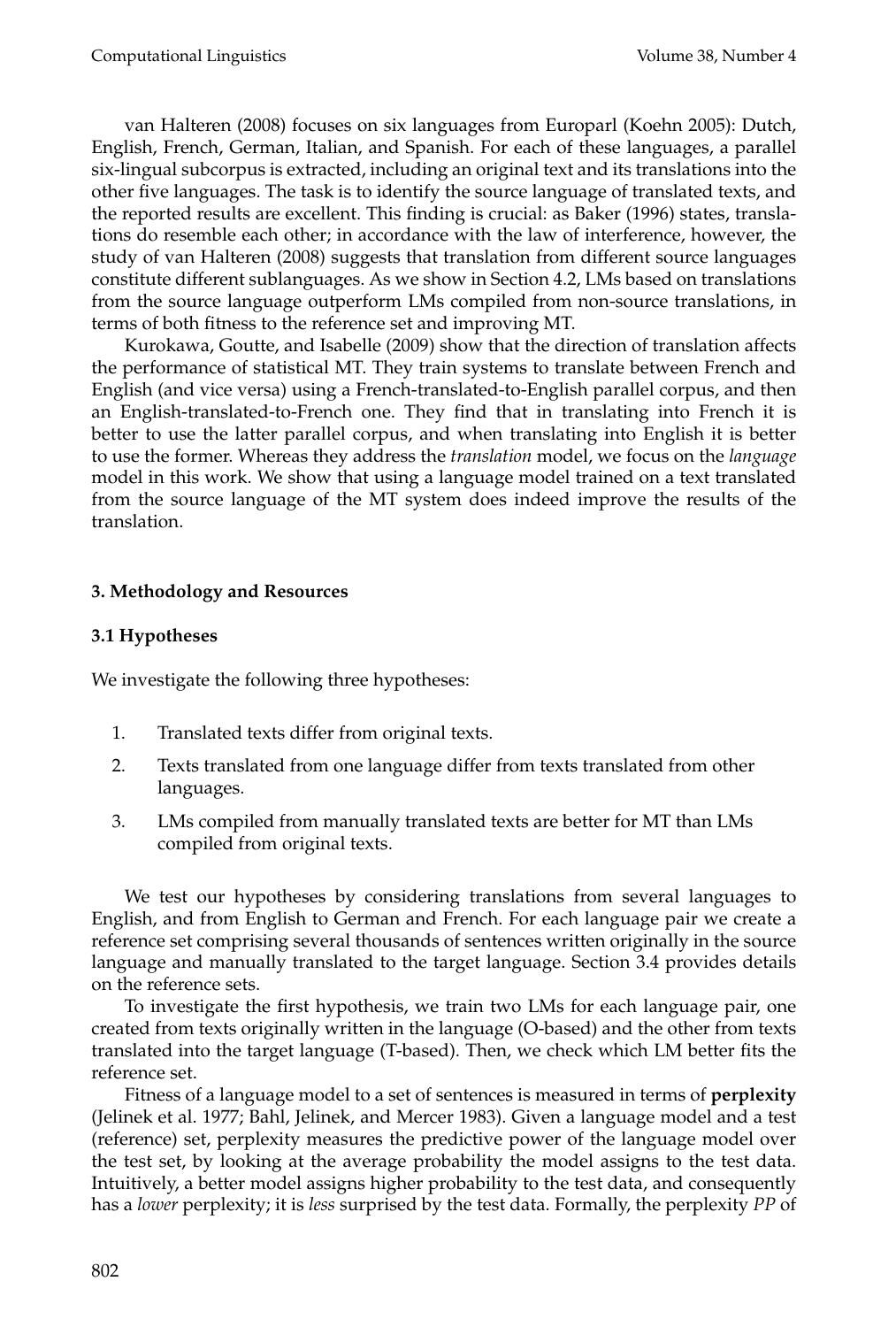a language model *L* on a test set  $W = w_1 w_2 \ldots w_N$  is the probability of *W* normalized by the number of words *N* (Jurafsky and Martin 2008, page 96):

$$
PP(L, W) = \sqrt[N]{\prod_{i=1}^{N} \frac{1}{P_L(w_i|w_1 \dots w_{i-1})}}
$$
(1)

For the second hypothesis, we extend the experiment to LMs created from texts translated from other languages. For example, we test how well an LM trained on French-translated-to-English texts fits the German-translated-to-English reference set; and how well an LM trained on German-translated-to-English texts fits the Frenchtranslated-to-English reference set.

Finally, for the third hypothesis, we use these LMs for statistical MT (SMT). For each language pair we build several SMT systems. All systems use a translation model extracted from a parallel corpus which is oblivious to the direction of the translation; and one of the above-mentioned LMs. Then, we compare the translation quality of these systems in terms of the Bleu metric (Papineni et al. 2002) (as we show in Section 5.1, other automatic evaluation metrics reveal the same pattern).

## **3.2 Language Models**

In all the experiments, we use SRILM (Stolcke 2002) with interpolated modified Kneser-Ney discounting(Chen 1998) and no cut-off on all *n*-grams, to train *n*-gram language models from various corpora. Unless mentioned otherwise,  $n = 4$ . We limit language models to a fixed vocabulary and map out-of-vocabulary (OOV) tokens to a unique symbol to better control the OOV rates among various corpora. We experimented with two techniques for setting the vocabulary: Use all words that occur more than once in the evaluation set (see Section 3.4); and use the intersection of all words occurring in all corpora used to train the language model. Both techniques produce very similar results, and for brevity we only report the results achieved with the former technique. In addition, we tried various discounting schemes (e.g., Good-Turing smoothing [Chen] 1998]), and also ran experiments with an open vocabulary. The results of all these experiments are consistent with our findings, and therefore we do not elaborate on them here.

Our main corpus is Europarl (Koehn 2005), specifically, portions collected over the years 1996–1999 and 2001–2009. This is a large multilingual corpus, containing sentences translated from several European languages. It is organized as a collection of bilingual corpora rather than as a single multilingual one, however, and it is hard to identify sentences that are translated into several languages.

We therefore treat each bilingual subcorpus in isolation; each such subcorpus contains sentences translated to English from various languages. We rely on the **language** attribute of the **speaker** tag to identify the source language of sentences in the English part of the corpus. Because this tag is rarely used with English-language speakers, we also exploit the **ID** attribute of the **speaker** tag, which we match against the list of British members of the European parliament.<sup>2</sup>

<sup>2</sup> We wrote a small script that determines the original language of Europarl utterances in this way. The script is publicly available.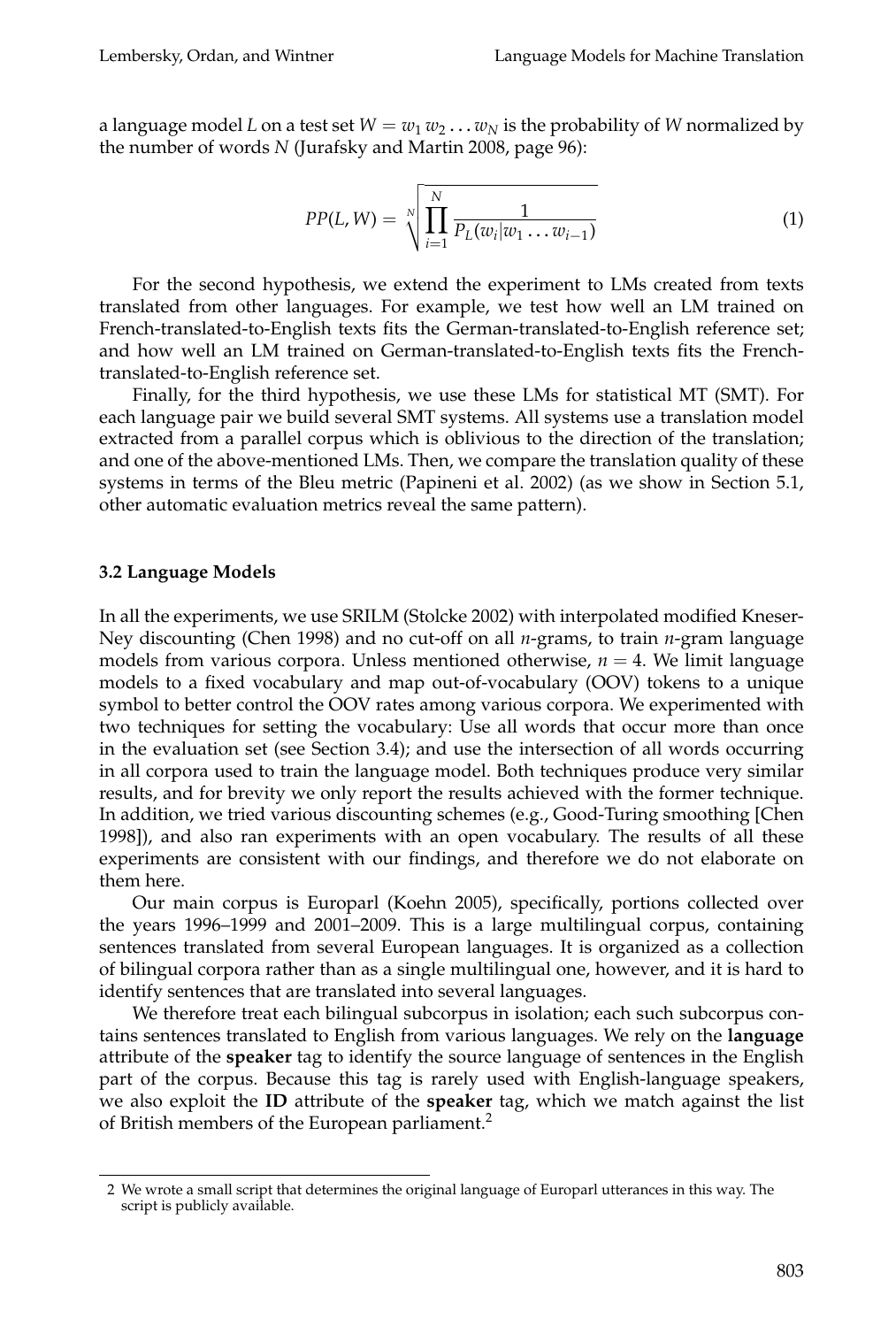|            | German-English   |                |        | Italian-English                                      |
|------------|------------------|----------------|--------|------------------------------------------------------|
| Lang.      | <b>Sentences</b> | <b>Tokens</b>  | Length | <b>Tokens</b><br><b>Sentences</b><br>Length<br>Lang. |
| <b>MIX</b> | 82,700           | 2,325,261      | 28.1   | МIХ<br>87,040<br>29.1<br>2,534,793                   |
| O-EN       | 91,100           | 2,324,745      | 25.5   | $O$ -EN<br>93,520<br>27.1<br>2,534,892               |
| T-DE       | 87,900           | 2,322,973      | 26.4   | T-DE<br>90,550<br>28.0<br>2,534,867                  |
| T-FR       | 77,550           | 2,325,183      | 30.0   | T-FR<br>82,930<br>2,534,930<br>30.6                  |
| T-IT       | 65,199           | 2,325,996      | 35.7   | 2,535,225<br>T-IT<br>69,270<br>36.6                  |
| T-NL       | 94,000           | 2,323,646      | 24.7   | T-NL<br>2,535,053<br>26.2<br>96,850                  |
|            |                  | French-English |        | Dutch-English                                        |
| Lang.      | <b>Sentences</b> | <b>Tokens</b>  | Length | Tokens<br><b>Sentences</b><br>Length<br>Lang.        |
| MIX        | 90,700           | 2,546,274      | 28.1   | МIХ<br>27.7<br>90,500<br>2,508,265                   |
| $O$ -EN    | 99,300           | 2,545,891      | 25.6   | 25.5<br>O-EN<br>97,000<br>2,475,652                  |
| T-DE       | 94,900           | 2,546,124      | 26.8   | T-DE<br>2,503,354<br>26.6<br>94,200                  |
| T-FR       | 85,750           | 2,546,085      | 29.7   | T-FR<br>2,523,055<br>29.1<br>86,600                  |
| T-IT       | 72,008           | 2,546,984      | 35.4   | T-IT<br>2,518,196<br>73,541<br>34.2                  |
| T-NL       | 103,350          | 2,545,645      | 24.6   | T-NL<br>101,950<br>2,513,769<br>24.7                 |

Europarl English-target corpus statistics, translation from **Lang.** to English.

We focus on the following languages: German (DE), French (FR), Italian (IT), and Dutch (NL). For each of these languages, *L*, we consider the *L*-English Europarl subcorpus. In each subcorpus, we extract chunks of approximately 2.5 million *English* tokens translated from each of these source languages (T-DE, T-FR, T-IT, and T-NL), as well as sentences written originally in English (O-EN). The mixture corpus (MIX), which is designed to represent "general" translated language, is constructed by randomly selecting sentences translated from any language (excluding original sentences). For English-to-German and English-to-French, we use the German–English and French– English Europarl sub-corpora. We extract German (and French) sentences translated from English, French (or German), Italian, and Dutch, as well as sentences originally written in German (or French).

Table 1 lists the number of sentences, number of tokens, and average sentence length for each English subcorpus and each original language. Table 2 lists the statistics for German and French corpora.

|        |                  |                | Europarl corpus statistics, translation from Lang. to German and French. |            |                  |                |        |
|--------|------------------|----------------|--------------------------------------------------------------------------|------------|------------------|----------------|--------|
|        |                  | English-German |                                                                          |            |                  | English-French |        |
| Lang.  | <b>Sentences</b> | Tokens         | Length                                                                   | Lang.      | <b>Sentences</b> | Tokens         | Length |
| MIX.   | 81,447           | 2,215,044      | 27.2                                                                     | <b>MIX</b> | 89,660           | 2,845,071      | 31.7   |
| $O-DE$ | 89,739           | 2,215,036      | 24.7                                                                     | $O-FR$     | 89,875           | 2,844,265      | 31.6   |
| T-EN   | 88,081           | 2,215,040      | 25.2                                                                     | T-EN       | 96,057           | 2,847,238      | 29.6   |
| T-FR   | 77,555           | 2,215,021      | 28.6                                                                     | T-DE       | 93,468           | 2,843,730      | 30.4   |
| T-IT   | 64.374           | 2,215,030      | 34.4                                                                     | T-IT       | 73,257           | 2,848,931      | 38.9   |
| T-NL   | 94,289           | 2,215,033      | 23.5                                                                     | T-NL       | 102.498          | 2,835,006      | 27.7   |

**Table 2**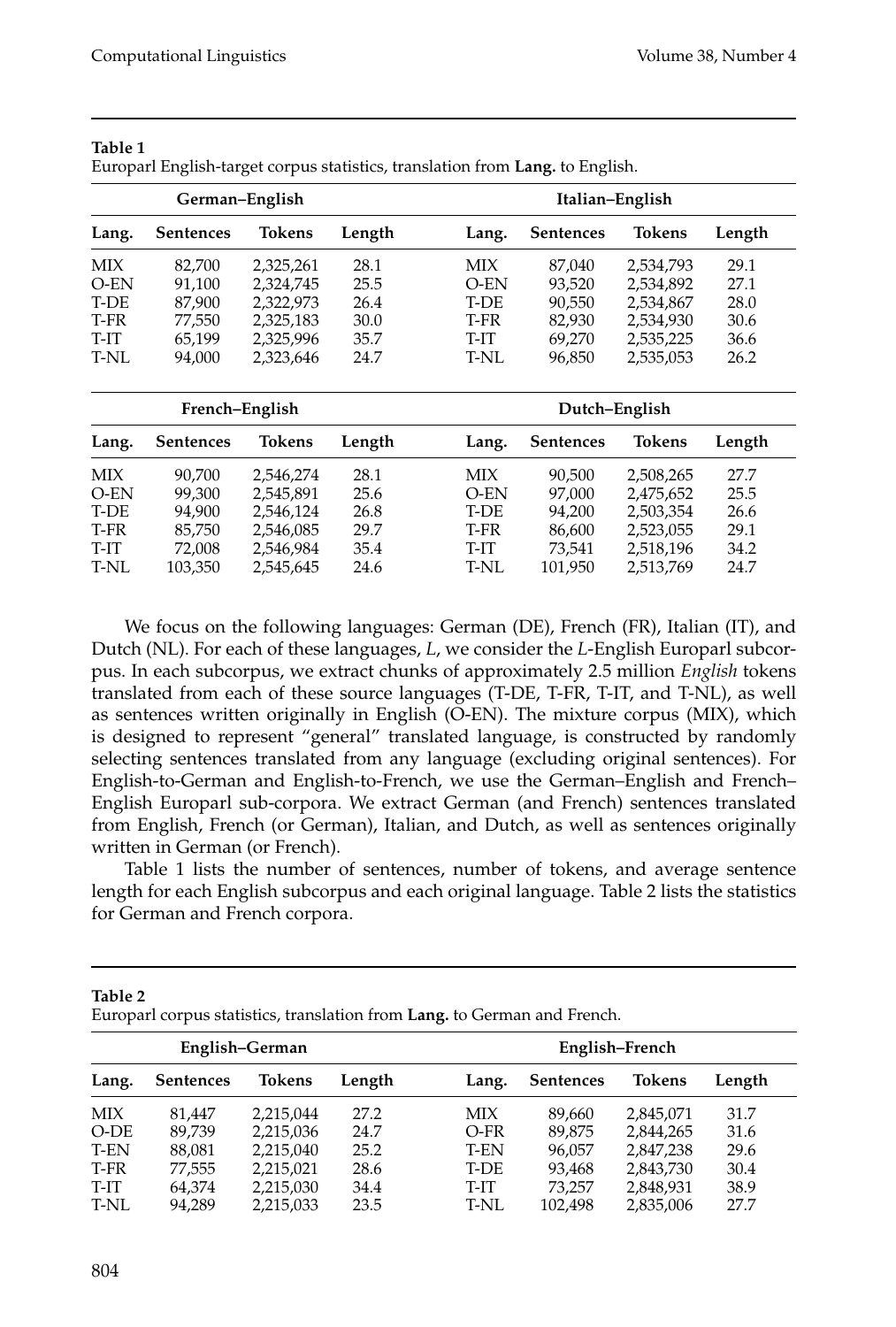|             | Hansard corpus statistics. |                 |        |             |                  |                  |        |
|-------------|----------------------------|-----------------|--------|-------------|------------------|------------------|--------|
|             |                            | Original French |        |             |                  | Original English |        |
| <b>Size</b> | <b>Sentences</b>           | Tokens          | Length | <b>Size</b> | <b>Sentences</b> | Tokens           | Length |
| 1M          | 54,851                     | 1,000,076       | 18.2   | 1M          | 54,216           | 1,006,275        | 18.6   |
| 5M          | 276,187                    | 5,009,157       | 18.1   | 5M          | 268,806          | 5,006,482        | 18.6   |
| 10M         | 551,867                    | 10,001,716      | 18.1   | 10M         | 537.574          | 10,004,191       | 18.6   |
|             |                            |                 |        | 25M         | 1,344,580        | 25,001,555       | 18.6   |
|             |                            |                 |        | 50M         | 2,689,332        | 50,009,861       | 18.6   |
|             |                            |                 |        | 100M        | 5,376,886        | 100,016,704      | 18.6   |

| Table 3                    |
|----------------------------|
| Hansard corpus statistics. |

In another set of experiments we address the size of language models, to assess how much more original material is needed compared with translated material (Section 4.2.2). Because Europarl does not have enough training material for this task, we use the Hansard corpus, containing transcripts of the Canadian parliament from 1996–2007. This is a bilingual French–English corpus comprising about 80% original English texts (EO) and about 20% texts translated from French (FO). We first separate original English texts from texts translated from French and then, for each subcorpus, we randomly extract portions of texts of different sizes: 1M, 5M, and 10M tokens from the FO corpus and 1M, 5M, 10M, 25M, 50M, and 100M tokens from the EO corpus; see Table 3. For even larger amounts of data, we use the English Gigaword corpus (Graff and Cieri 2007), from which we randomly extract portions of up to 1G tokens; see Table 4. Unfortunately, we do not know how much of this corpus is original; because it includes data from the Xinhua news agency, we suspect that parts of it are indeed translated.

To experiment with a non-European language (and a different genre) we choose Hebrew (HE). We use two English corpora: The **original** (O-EN) corpus comprises articles from the *International Herald Tribune*, downloaded over a period of seven months (from January to July 2009). The articles cover four topics: news (53.4%), business (20.9%), opinion (17.6%), and arts (8.1%). The **translated** (T-HE) corpus consists of articles collected from the Israeli newspaper *HaAretz* over the same period of time. *HaAretz* is published in Hebrew, but portions of it are translated to English. The O-corpus was downsized in order for both subcorpora to have approximately the same number of tokens in each topic. Table 5 lists basic statistics for this corpus.

## **3.3 SMT Training Data**

To focus on the effect of the *language* model on translation quality, we design SMT training corpora to be oblivious to the direction of translation. Again, we use Europarl

| TADIC T                | Gigaword corpus statistics.           |                                             |                      |
|------------------------|---------------------------------------|---------------------------------------------|----------------------|
|                        |                                       | English, various sources                    |                      |
| <b>Size</b>            | <b>Sentences</b>                      | Tokens                                      | Length               |
| 100M<br>500M<br>1,000M | 4,448,260<br>20,797,060<br>41,517,095 | 107,483,194<br>502,380,054<br>1,002,919,581 | 24.2<br>24.2<br>24.2 |

**Table 4**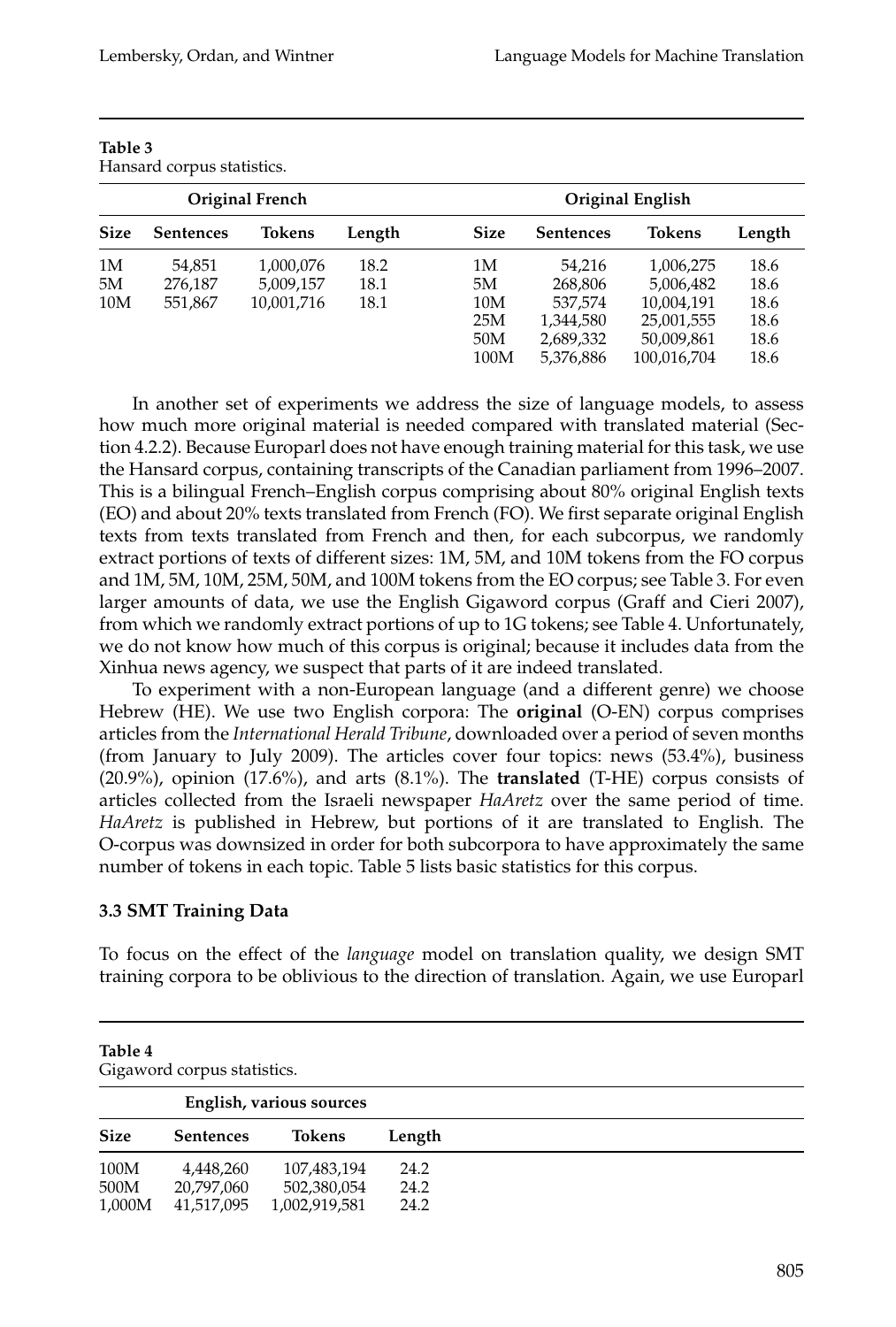|                | Hebrew-to-English corpus statistics. |                        |              |  |
|----------------|--------------------------------------|------------------------|--------------|--|
|                | Hebrew-English                       |                        |              |  |
|                | Orig. Lang. Sentences                | Tokens                 | Length       |  |
| $O-EN$<br>T-HE | 135.228<br>147.227                   | 3,561,559<br>3,561,556 | 26.3<br>24.2 |  |

| Table 5                              |
|--------------------------------------|
| Hebrew-to-English corpus statistics. |

(January 2000 to September 2000) as the main source of our parallel corpora. We also use the Hansard corpus: We randomly extract 50,000 sentences from the French-translatedto-English subcorpus and another 50,000 sentences from the original English subcorpus. For Hebrew we use the Hebrew–English parallel corpus (Tsvetkov and Wintner 2010) that contains sentences translated from Hebrew to English (54%) and from English to Hebrew (46%). The English-to-Hebrew part comprises many short sentences (approximately six tokens per sentence) taken from a movie subtitle database. This explains the low average sentence length of this particular corpus. Table 6 lists some details on those corpora.

# **3.4 Reference Sets**

The reference sets have two uses. First, they are used as the test sets in the experiments that measure the perplexity of the language models. Second, in the MT experiments we use them to randomly extract 1,000 sentences for tuningand 1,000 (different) sentences for evaluation. All references are of course disjoint from the LM and training materials.

For each language *L* we use the *L*-English subcorpus of Europarl (over the period of October 2000 to December 2000). For *L*-to-English translation tasks we only use sentences originally produced in *L*, and for English-to-*L* tasks we use sentences originally written in English. The Hansard reference set comprises only French-translatedto-English sentences. The Hebrew-to-English reference set is an independent (disjoint) part of the Hebrew-to-English parallel corpus. This set mostly comprises literary data (88.6%) and a small portion of news (11.4%). All sentences are originally written in Hebrew and are manually translated to English. See Table 7 for the figures.

| I didnei corpora used for Jivit training. |      |                  |           |        |  |
|-------------------------------------------|------|------------------|-----------|--------|--|
| Language pair                             | Side | <b>Sentences</b> | Tokens    | Length |  |
| DE-EN                                     | DE   | 92,901           | 2,439,370 | 26.3   |  |
|                                           | EN   | 92.901           | 2.602.376 | 28.0   |  |
| <b>FR-EN</b>                              | FR   | 93,162           | 2,610,551 | 28.0   |  |
|                                           | EN   | 93,162           | 2,869,328 | 30.8   |  |
|                                           | IΤ   | 85,485           | 2,531,925 | 29.6   |  |
| <b>IT-EN</b>                              | EN   | 85,485           | 2.517.128 | 29.5   |  |
|                                           | NL   | 84,811           | 2,327,601 | 27.4   |  |
| NL-EN                                     | EN   | 84.811           | 2,303,846 | 27.2   |  |
|                                           | FR   | 100,000          | 2,167,546 | 21.7   |  |
| Hansard                                   | EN   | 100.000          | 1.844.415 | 18.4   |  |
| <b>HE-EN</b>                              | НE   | 95.912           | 726,512   | 7.6    |  |
|                                           | EN   | 95.912           | 856.830   | 8.9    |  |

**Table 6** Parallel corpora used for SMT training.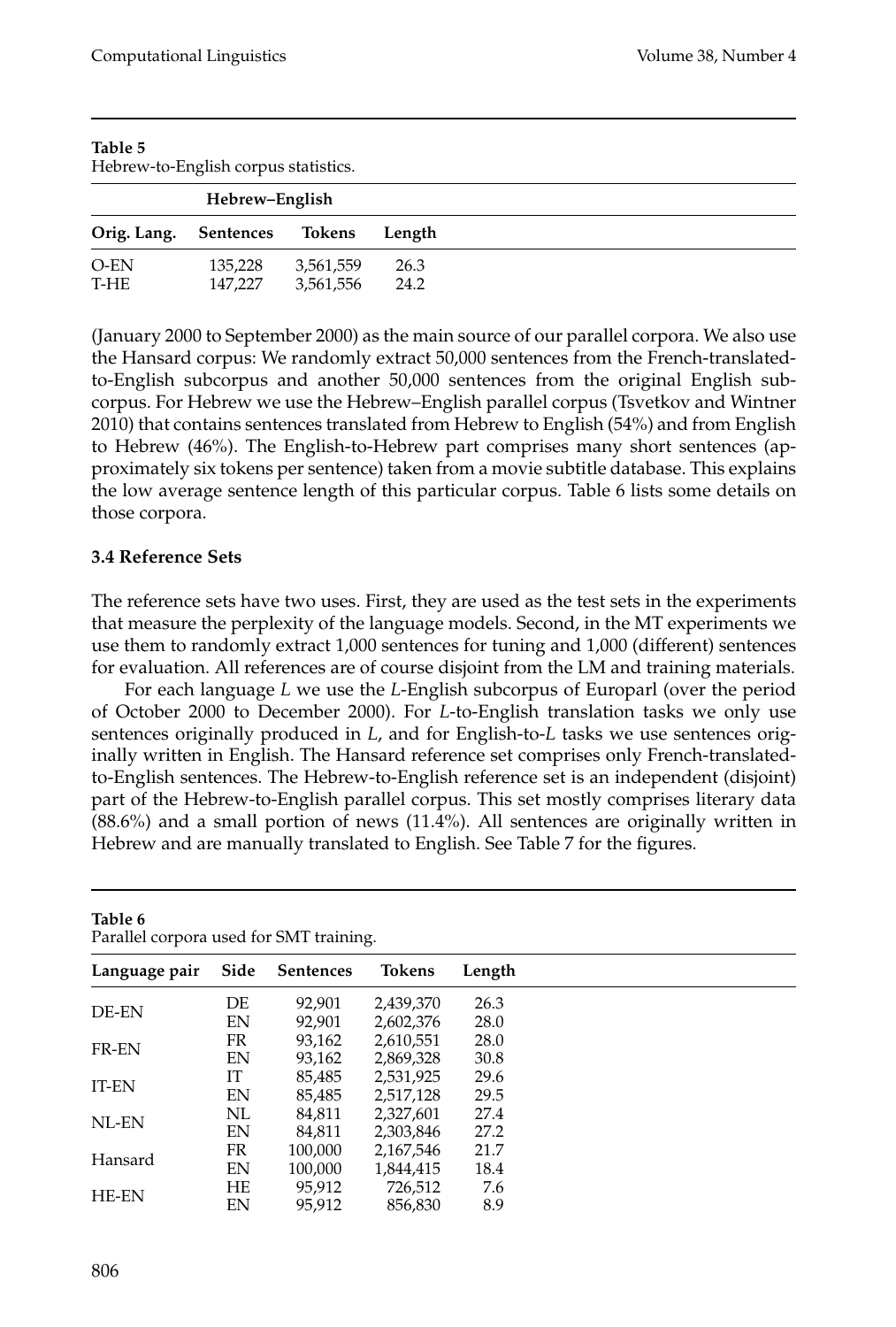# **4. Experiments and Results**

We detail in this section the experiments performed to test the three hypotheses: that translated texts can be distinguished from original ones, and provide better language models for other translated texts; that texts translated from other languages than the source are still better predictors of translations than original texts (Section 4.1); and that these differences are important for SMT (Section 4.2).

# **4.1 Translated vs. Original texts**

*4.1.1 Adequacy of O-based and T-based LMs.* We begin with English as the target language. We train 1-, 2-, 3-, and 4-gram language models for each Europarl subcorpus, based on the corpora described in Section 3.2. For each language *L*, we compile a LM from texts translated (into English) from *L*; from texts translated from languages other than *L* (including a mixture of such languages, MIX); and from texts originally written in English. The LMs are applied to the reference set of texts translated from *L*, and we compute the perplexity: the fitness of the LM to the reference set. Table 8 details the results. The lowest perplexity (reflecting the **best** fit) in each subcorpus is typeset in boldface, and the highest (worst fit) is italicized.

These results overwhelmingly support our hypothesis. For each language *L*, the perplexity of the language model that was created from *L* translations is lowest, followed immediately by the MIX LM. Furthermore, the perplexity of the LM created from originally-English texts is highest in all experiments (except the Dutch-to-English translation task, where the perplexity of the 2-gram LM created from texts translated from Italian is slightly higher). The perplexity of LMs constructed from texts translated from languages other than *L* always lies between these two extremes: It is a better fit of the reference set than original texts, but not as good as texts translated from *L* (or mixture translations). This gives rise to yet another hypothesis, namely, that translations from typologically related languages form a *similar* "translationese dialect," whereas translations from more distant source languages form *two different* "dialects" in the target language (see Koppel and Ordan 2011).

| Table 7<br>Reference sets. |      |                  |               |        |
|----------------------------|------|------------------|---------------|--------|
| Language pair              | Side | <b>Sentences</b> | <b>Tokens</b> | Length |
|                            | DE   | 6,675            | 161,889       | 24.3   |
| DE-EN                      | EN   | 6,675            | 178,984       | 26.8   |
|                            | FR   | 8,494            | 260,198       | 30.6   |
| FR-EN                      | EN   | 8,494            | 271,536       | 32.0   |
| IT-EN                      | IΤ   | 2,269            | 82,261        | 36.3   |
|                            | EN   | 2,269            | 78,258        | 34.5   |
| NL-EN                      | NL   | 4,593            | 114,272       | 24.9   |
|                            | EN   | 4,593            | 105,083       | 22.9   |
|                            | EN   | 8,358            | 215,325       | 25.8   |
| <b>EN-DE</b>               | DE   | 8,358            | 214,306       | 25.6   |
|                            | EN   | 4,284            | 108,428       | 25.3   |
| EN-FR                      | FR   | 4,284            | 125,590       | 29.3   |
|                            | FR   | 8,926            | 193,840       | 21.7   |
| Hansard                    | EN   | 8,926            | 163,448       | 18.3   |
|                            | НE   | 7,546            | 102,085       | 13.5   |
| <b>HE-EN</b>               | EN   | 7,546            | 126,183       | 16.7   |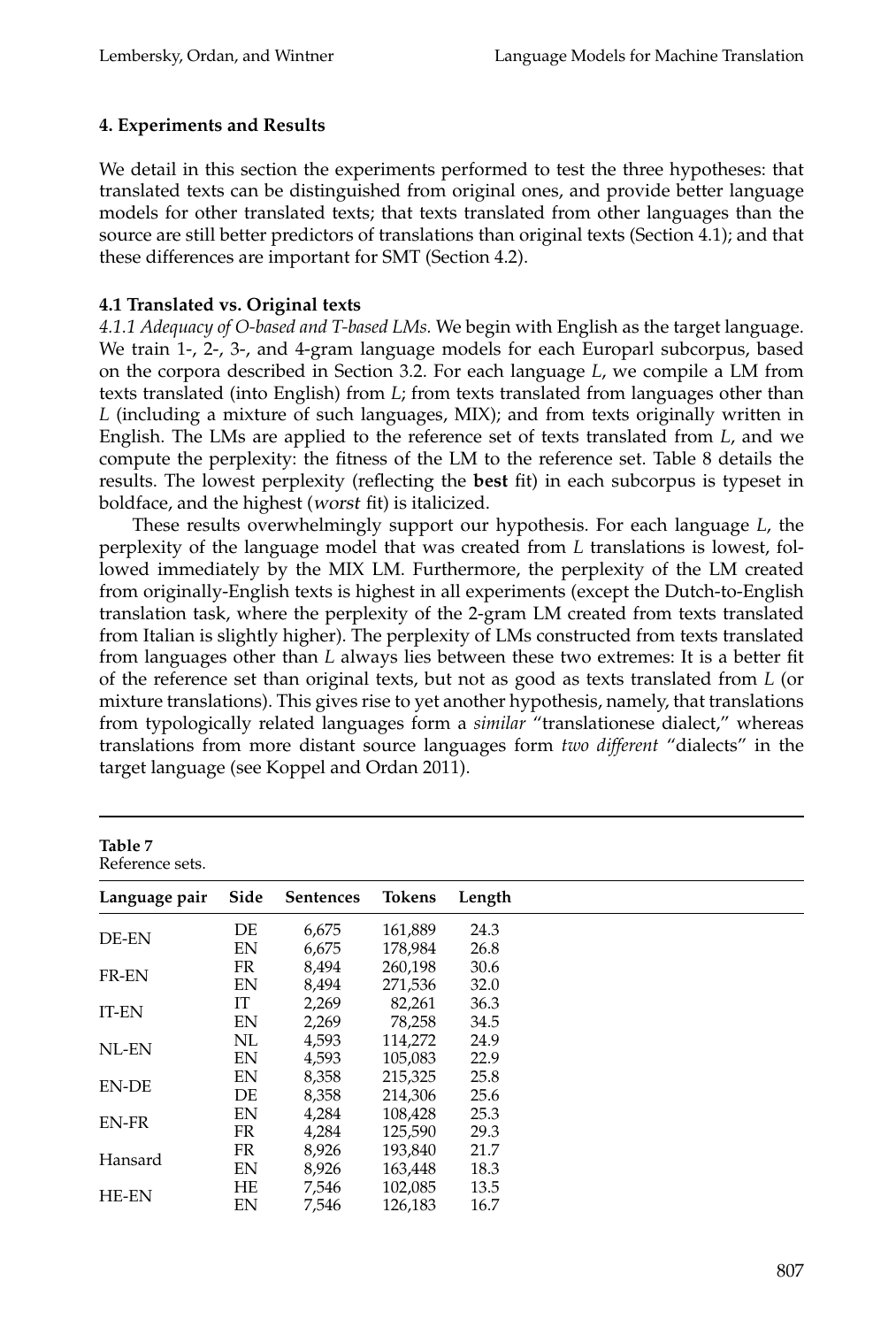|             | Fitness of various LMs to the reference set. |                                 |            |            |  |
|-------------|----------------------------------------------|---------------------------------|------------|------------|--|
|             |                                              | German to English translations  |            |            |  |
| Orig. Lang. | 1-gram PPL                                   | 2-gram PPL                      | 3-gram PPL | 4-gram PPL |  |
| Mix         | 451.50                                       | 93.00                           | 69.36      | 66.47      |  |
| O-EN        | 468.09                                       | 103.74                          | 79.57      | 76.79      |  |
| T-DE        | 443.14                                       | 88.48                           | 64.99      | 62.07      |  |
| T-FR        | 460.98                                       | 99.90                           | 76.23      | 73.38      |  |
| T-IT        | 465.89                                       | 102.31                          | 78.50      | 75.67      |  |
| T-NL        | 457.02                                       | 97.34                           | 73.54      | 70.56      |  |
|             |                                              | French to English translations  |            |            |  |
| Orig. Lang. | 1-gram PPL                                   | 2-gram PPL                      | 3-gram PPL | 4-gram PPL |  |
| Mix         | 472.05                                       | 99.04                           | 75.60      | 72.68      |  |
| O-EN        | 500.56                                       | 115.48                          | 91.14      | 88.31      |  |
| T-DE        | 486.78                                       | 108.50                          | 84.39      | 81.41      |  |
| T-FR        | 463.58                                       | 94.59                           | 71.24      | 68.37      |  |
| T-IT        | 476.05                                       | 102.69                          | 79.23      | 76.36      |  |
| T-NL        | 490.09                                       | 110.67                          | 86.61      | 83.55      |  |
|             |                                              | Italian to English translations |            |            |  |
| Orig. Lang. | 1-gram PPL                                   | 2-gram PPL                      | 3-gram PPL | 4-gram PPL |  |
| Mix         | 395.99                                       | 88.46                           | 67.35      | 64.40      |  |
| O-EN        | 415.47                                       | 99.92                           | 79.27      | 76.34      |  |
| T-DE        | 404.64                                       | 95.22                           | 73.73      | 70.85      |  |
| T-FR        | 395.99                                       | 89.44                           | 68.38      | 65.54      |  |
| T-IT        | 384.55                                       | 81.90                           | 60.85      | 57.91      |  |
| T-NL        | 411.58                                       | 98.78                           | 76.98      | 73.94      |  |
|             |                                              | Dutch to English translations   |            |            |  |
| Orig. Lang. | 1-gram PPL                                   | 2-gram PPL                      | 3-gram PPL | 4-gram PPL |  |
| Mix         | 434.89                                       | 90.73                           | 69.05      | 66.08      |  |
| O-EN        | 448.11                                       | 100.17                          | 78.23      | 75.46      |  |
| T-DE        | 437.68                                       | 93.67                           | 71.54      | 68.57      |  |
| T-FR        | 445.00                                       | 97.32                           | 75.59      | 72.55      |  |
| T-IT        | 448.11                                       | 100.19                          | 78.06      | 75.19      |  |
| T-NL        | 423.13                                       | 83.99                           | 62.17      | 59.09      |  |
|             |                                              |                                 |            |            |  |

 $Boldface = best fit$ ; italics = worst fit.

*4.1.2 Linguistic Abstraction.* A possible explanation for the different perplexity results among the LMs could be the specific content of the corpora used to compile the LMs. For example, one would expect texts translated from Dutch to exhibit higher frequencies of words such as *Amsterdam* or even *canal*. This, indeed, is reflected by the lower (usually lowest) number of OOV items in language models compiled from texts translated from the source language.

As a specific example, the top five words that occur in the T-FR corpus and the evaluation set, but are absent from the O-EN corpus, are: biarritz, meat-and-bone,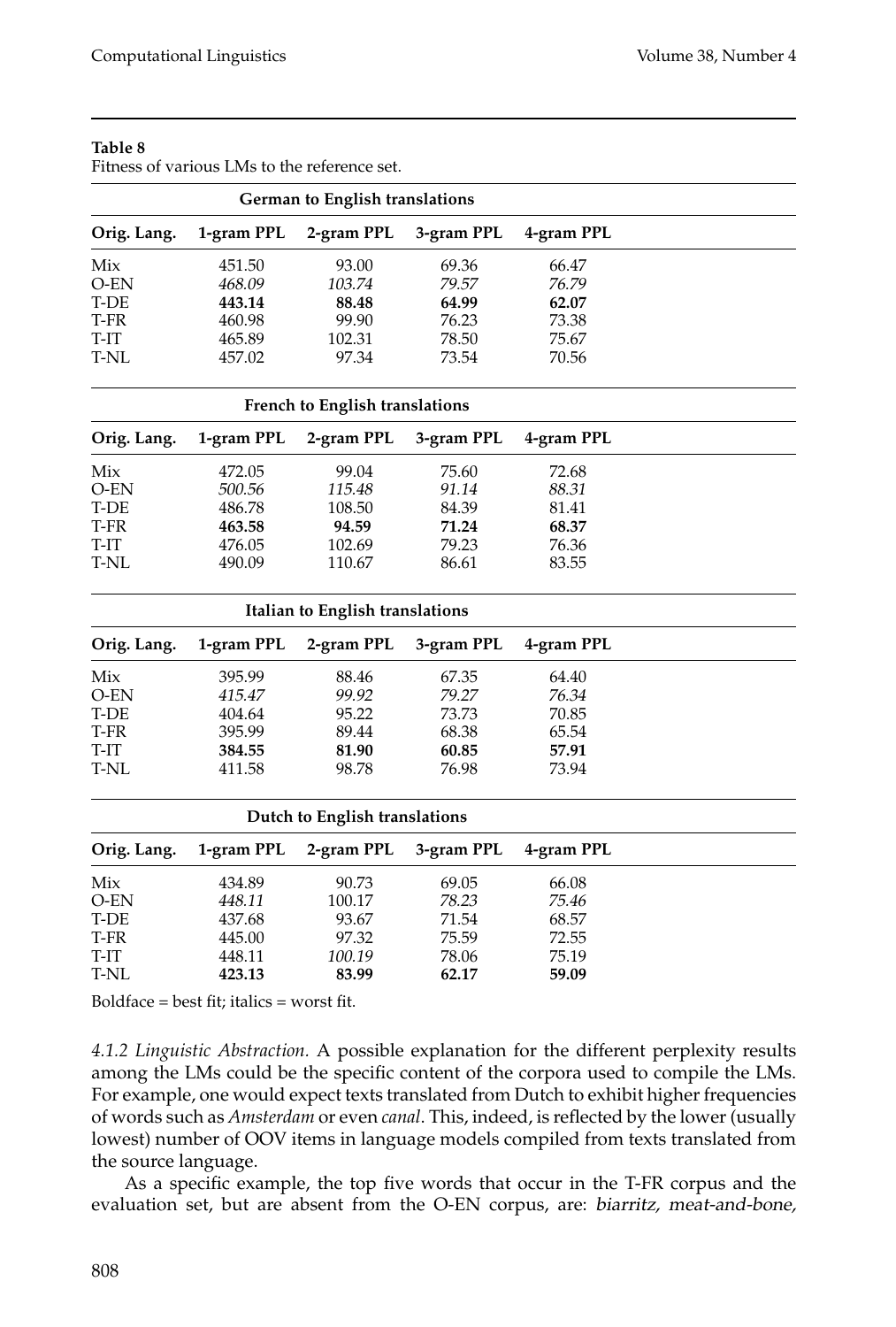armenian, ievoli, and ivorian. The top five words that occur in the O-EN corpus, but are absent from the T-FR corpus, are: duhamel, paciotti, ivoirian, coke, and spds. Of those, biarritz seems to be French-specific, but the other items seem more arbitrary.

To rule out the possibility that the perplexity results are due to specific content phenomena, and to further emphasize that the corpora are indeed *structurally* different, we conduct more experiments, in which we gradually abstract away from the domainand content-specific features of the texts and emphasize their syntactic structure. We focus on French-to-English, but the results are robust and consistent (we repeated the same experiments for all language pairs, with very similar outcomes).

First, we remove all punctuation to eliminate possible bias due to differences in punctuation conventions. $3$  Then, we use the Stanford Named Entity Recognizer (Finkel, Grenager, and Manning 2005) to identify named entities, which we replace with a unique token ('NE'). Next, we replace all nouns with their part-of-speech (POS) tag; we use the Stanford POS Tagger (Toutanova and Manning 2000). Finally, for full lexical abstraction, we replace all words with their POS tags, retaining only abstract syntactic structures devoid of lexical content.

At each step, we train six language models on O- and T-texts and apply them to the reference set (which is adapted to the same level of abstraction, of course). As the abstraction of the text increases, we also increase the order of the LMs: From 4-grams for text without punctuation and NE abstraction, to 5-grams for noun abstraction, to 8-grams for full POS abstraction. In all cases we fix the LM vocabulary to only contain tokens that appear more than once in the "abstracted" reference set. The results, depicted in Table 9, consistently show that the T-based LM is a better fit to the reference set, albeit to a lesser extent. The rightmost column specifies the improvement, in terms of perplexity, of each language model, compared with the worst-performing model. Although we do not show the details here, the same pattern is persistent in all the other Europarl languages we experiment with.

*4.1.3 More Language Pairs.* To further test the robustness of these phenomena, we repeat these experiments with the Hebrew-to-English corpus and reference set, reflecting a different language family, a smaller corpus, and a different domain. We train two 4-gram language models on the O-EN and T-HE corpora. We then apply the two LMs to the reference set and compute the perplexity. The results are presented in Table 10. Again, the T-based LM is a better fit to the translated text than the O-based LM: Its perplexity is lower by 12.8%. We also repeat the abstraction experiments on the Hebrew scenario. The results, depicted in Table 11, consistently show that the T-based LM is a better fit to the reference set.

Clearly, then, translated LMs better fit the references than original ones, and the differences can be traced back not just to (trivial) specific lexical choice, but also to syntactic structure, as evidenced by the POS abstraction experiments.

We further test our findings on other *target* languages, specifically English–German and English–French. We train several 4-gram language models on the corpora specified in Table 2. We then compute the perplexity of the German-translated-from-English and French-translated-from-English reference sets (see Section 3.4) with respect to these language models. Table 12 depicts the results; they are in complete agreement with our hypothesis.

<sup>3</sup> In fact, there is reason to assume that punctuation constitutes part of the translationese effect. Removing punctuation therefore harms our cause of identifying this effect.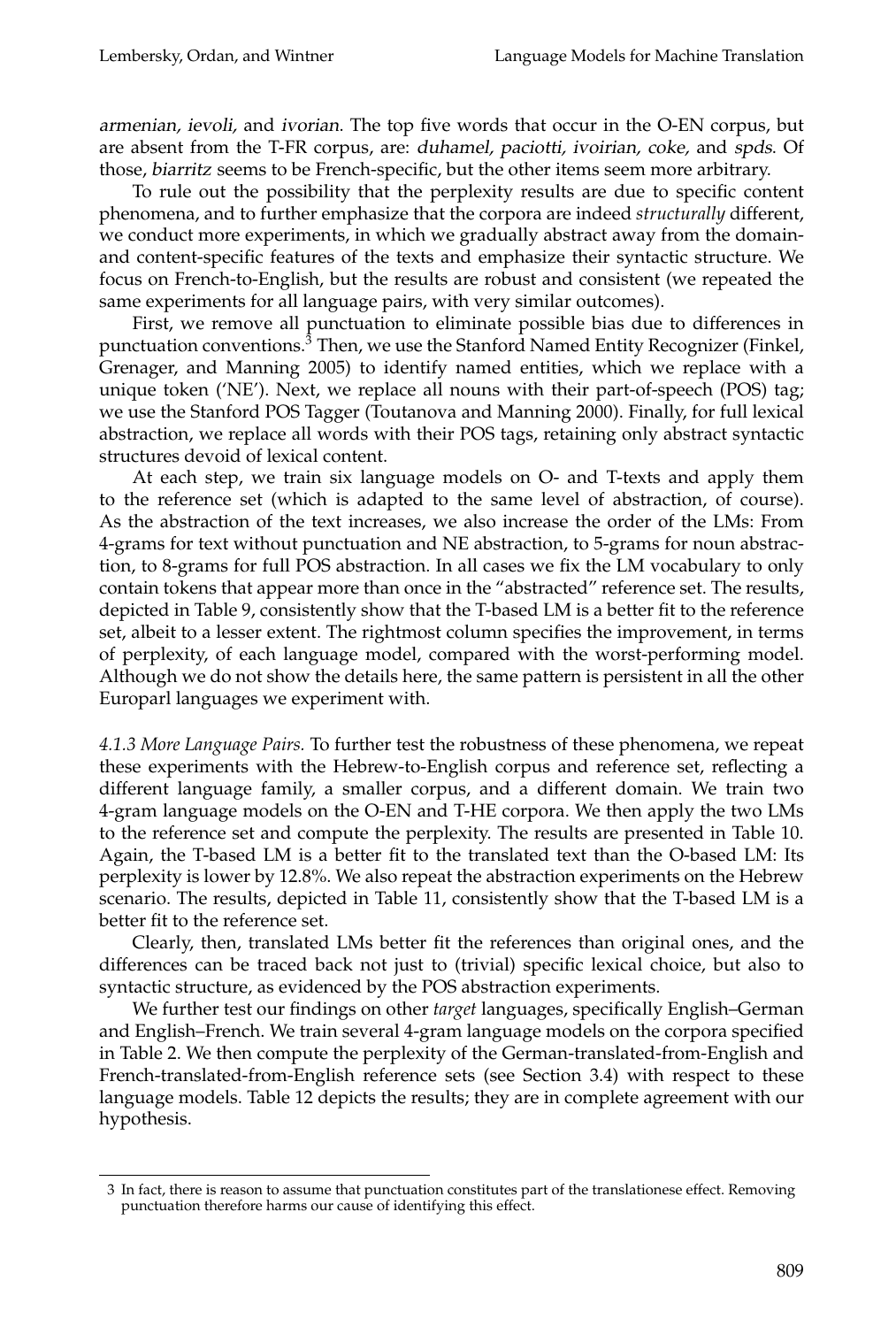| ٠<br>×<br>×<br>- -<br>×<br>۰, |  |
|-------------------------------|--|
|-------------------------------|--|

Fitness of O- vs. T-based LMs to the reference set (FR-EN), reflecting different abstraction levels.

|              | No Punctuation          |                 |
|--------------|-------------------------|-----------------|
| Orig. Lang.  | Perplexity              | Improvement (%) |
| <b>MIX</b>   | 105.91                  | 19.73           |
| $O$ -EN      | 131.94                  |                 |
| T-DE         | 122.50                  | 7.16            |
| T-FR         | 99.52                   | 24.58           |
| T-IT         | 112.71                  | 14.58           |
| T-NL         | 126.44                  | 4.17            |
|              | <b>NE Abstraction</b>   |                 |
| Orig. Lang.  | Perplexity              | Improvement (%) |
| <b>MIX</b>   | 93.88                   | 18.51           |
| $O$ -EN      | 115.20                  |                 |
| T-DE         | 107.48                  | 6.70            |
| T-FR         | 88.96                   | 22.77           |
| T-IT         | 99.17                   | 13.91           |
| T-NL         | 110.72                  | 3.89            |
|              | <b>Noun Abstraction</b> |                 |
| Orig. Lang.  | Perplexity              | Improvement (%) |
| <b>MIX</b>   | 36.02                   | 11.34           |
| O-EN         | 40.62                   |                 |
| T-DE         | 38.67                   | 4.81            |
| T-FR         | 34.75                   | 14.46           |
| T-IT         | 36.85                   | 9.30            |
| T-NL         | 39.44                   | 2.91            |
|              | <b>POS Abstraction</b>  |                 |
| Orig. Lang.  | Perplexity              | Improvement (%) |
| MIX          | 7.99                    | 2.66            |
| O-EN         | 8.20                    |                 |
| T-DE         | 8.08                    | 1.47            |
| T-FR         | 7.89                    | 3.77            |
| T-IT         | 8.00                    | 2.47            |
| T-NL         | 8.11                    | 1.11            |
| <b>Print</b> |                         |                 |

Boldface = best fit; italics = worst fit.

*4.1.4 Larger Language Models.* Can these phenomena be attributed to the relatively small size of the corpora we use? Will the perplexity of O texts converge to that of T texts when more data become available, or will the differences persist? To address these questions, we use the (much larger) Hansard corpus and the (even larger) Gigaword corpus. We train 4-gram language models for each Hansard and Gigaword subcorpus described in Section 3.2. We apply the LMs to the Hansard reference set, but also to the Europarl reference set, to examine the effect on out-of-domain (but similar genre) texts. In both cases we report perplexity (Table 13).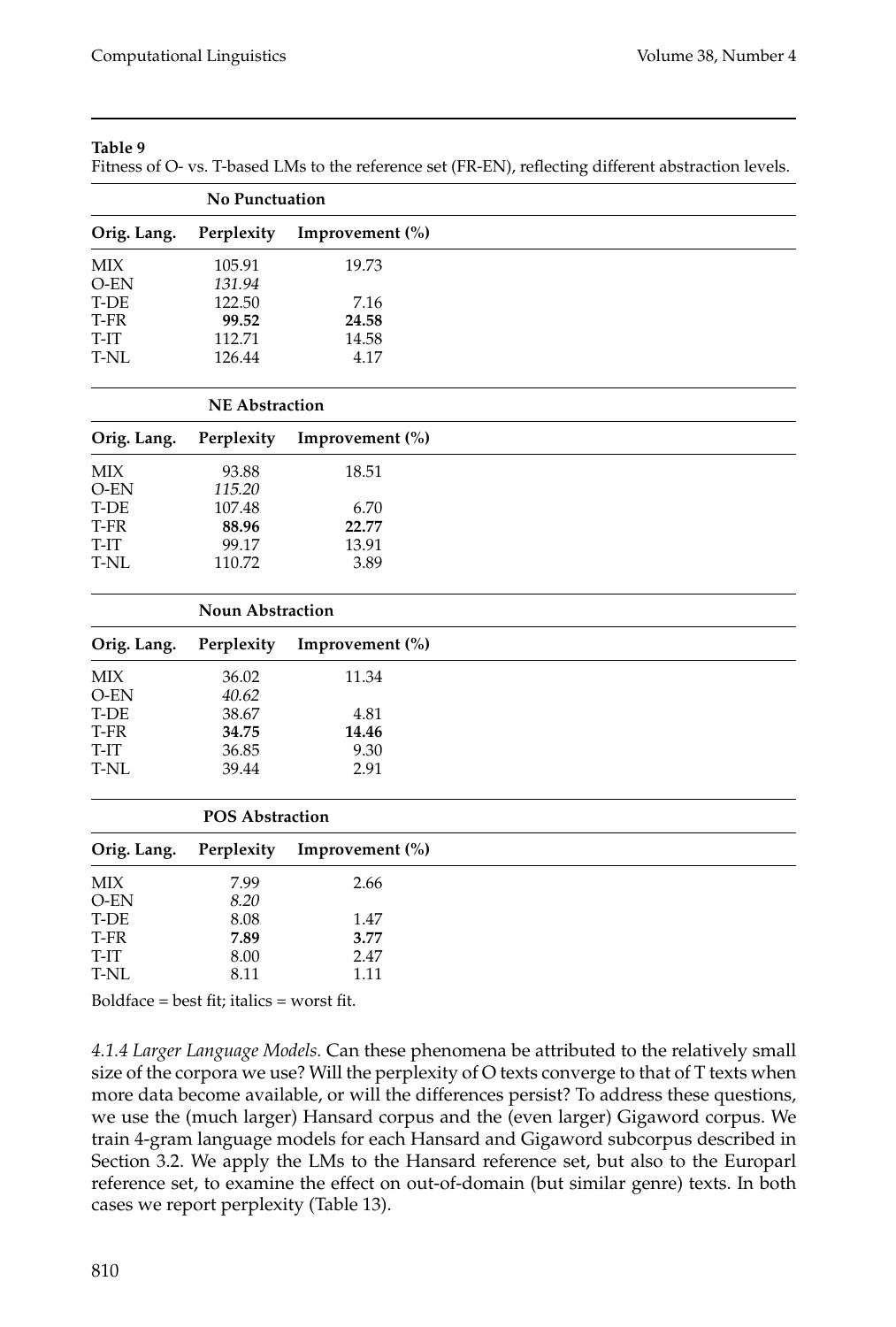| Table 10<br>Fitness of O- vs. T-based LMs to the reference set (HE-EN). |                                       |                     |  |  |  |  |  |
|-------------------------------------------------------------------------|---------------------------------------|---------------------|--|--|--|--|--|
|                                                                         | <b>Hebrew to English translations</b> |                     |  |  |  |  |  |
|                                                                         | Orig. Lang. Perplexity                | Improvement $(\% )$ |  |  |  |  |  |
| $O$ -EN<br>T-HE                                                         | 187.26<br>163.23                      | 12.83               |  |  |  |  |  |

The results are fully consistent with our previous findings: In the case of the Hansard reference set, a language model based on original texts must be up to *ten times larger* to retain the low perplexity level of translated texts. For example, whereas a language model compiled from 10 million English-translated-from-French tokens yields a perplexity of 42.70 on the Hansard reference set, a LM compiled from original English texts requires 100 million words to yield a similar perplexity of 43.70 on the same reference set. The Gigaword LMs, which are trained on texts representing completely different domains and genres, produce much higher (i.e., worse) perplexity in this scenario. In the case of the Europarl reference set, a language model based on original texts must be approximately *five times larger* (and a Gigaword language model approximately *twenty times larger*) than a language model based on original texts to yield similar perplexity.

|                |                         |                 | Fitness of O- vs. T-based LMs to the reference set (HE-EN), reflecting different abstraction levels. |
|----------------|-------------------------|-----------------|------------------------------------------------------------------------------------------------------|
|                | <b>No Punctuation</b>   |                 |                                                                                                      |
| Orig. Lang.    | Perplexity              | Improvement (%) |                                                                                                      |
| $O-EN$<br>T-HE | 401.44<br>335.30        | 16.48           |                                                                                                      |
|                | <b>NE Abstraction</b>   |                 |                                                                                                      |
| Orig. Lang.    | Perplexity              | Improvement (%) |                                                                                                      |
| $O-EN$<br>T-HE | 298.16<br>251.39        | 15.69           |                                                                                                      |
|                | <b>Noun Abstraction</b> |                 |                                                                                                      |
| Orig. Lang.    | Perplexity              | Improvement (%) |                                                                                                      |
| O-EN<br>T-HE   | 81.92<br>72.34          | 11.70           |                                                                                                      |
|                | <b>POS Abstraction</b>  |                 |                                                                                                      |
| Orig. Lang.    | Perplexity              | Improvement (%) |                                                                                                      |
| $O-EN$<br>T-HE | 11.47<br>10.76          | 6.20            |                                                                                                      |

**Table 11**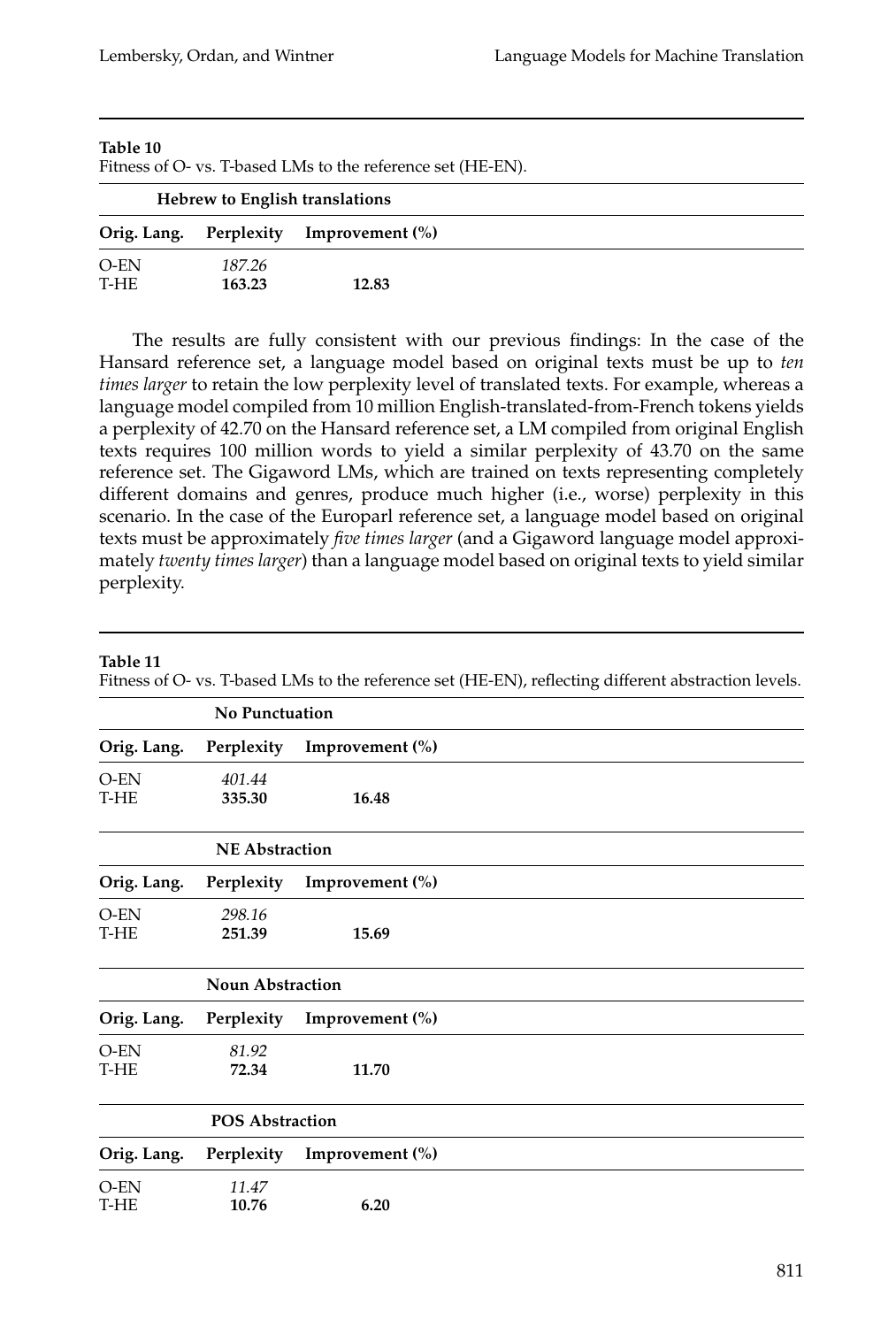# **4.2 Original vs. Translated LMs for Machine Translation**

4.2.1 SMT Experiments. The last hypothesis we test is whether a better fitting language model yields a better machine translation system. In other words, we expect the T-based LMs to outperform the O-based LMs when used as part of machine translation systems. We construct German-to-English, English-to-German, French-to-English, French-to-German, Italian-to-English, and Dutch-to-English MT systems using the Moses phrase-based SMT toolkit (Koehn et al. 2007). The systems are trained on the parallel corpora described in Section 3.3. We use the reference sets (Section 3.4) as follows: 1,000 sentences are randomly extracted for minimum error-rate training(Och 2003), and another, disjoint set of 1,000 randomly selected sentences is used for evaluation. Each system is built and tuned with six different LMs: MIX, O-based, and four T-based models (Section 3.2). We use Bleu (Papineni et al. 2002) to evaluate translation quality. The results are listed in Tables 14 and 15.

The results are consistent and fully confirm our hypothesis. Across all language pairs, MT systems usingLMs compiled from translated-from-source texts consistently outperform all other systems. Systems that use LMs compiled from texts originally written in the target language always perform worst or second worst. We test the statistical significance of the differences between the results using the bootstrap resampling method (Koehn 2004). In all experiments, the best system (translated-from-source LM) is significantly better than the system that uses the O-based LM ( $p < 0.01$ ).

We now repeat the experiment with Hebrew to English translation. We construct a Hebrew-to-English MT system with Moses, using a factored translation model (Koehn and Hoang 2007). Every token in the training corpus is represented as two factors: surface form and lemma. The Hebrew input is fully segmented (Itai and Wintner 2008). The system is built and tuned with O- and T-based LMs. The O-based LM yields a Bleu score of 11.94, whereas using the T-based LM results in somewhat higher Bleu

|             |                                       |                                       | Fitness of O- vs. T-based LMs to the reference set (EN-DE and EN-FR). |
|-------------|---------------------------------------|---------------------------------------|-----------------------------------------------------------------------|
|             |                                       | <b>English to German translations</b> |                                                                       |
| Orig. Lang. | Perplexity                            | Improvement $(\%)$                    |                                                                       |
| Mix         | 106.37                                | 20.24                                 |                                                                       |
| $O-DE$      | 133.37                                |                                       |                                                                       |
| T-EN        | 99.39                                 | 25.47                                 |                                                                       |
| T-FR        | 119.21                                | 10.61                                 |                                                                       |
| T-IT        | 123.35                                | 7.51                                  |                                                                       |
| T-NL        | 119.99                                | 10.03                                 |                                                                       |
|             | <b>English to French translations</b> |                                       |                                                                       |
| Orig. Lang. | Perplexity                            | Improvement $(\%)$                    |                                                                       |
| Mix         | 58.71                                 | 3.20                                  |                                                                       |
| O-FR        | 60.65                                 |                                       |                                                                       |
| T-EN        | 49.44                                 | 18.47                                 |                                                                       |
| T-DE        | 55.41                                 | 8.63                                  |                                                                       |
| T-IT        | 57.75                                 | 4.77                                  |                                                                       |
| T-NL        | 54.23                                 | 10.57                                 |                                                                       |

**Table 12**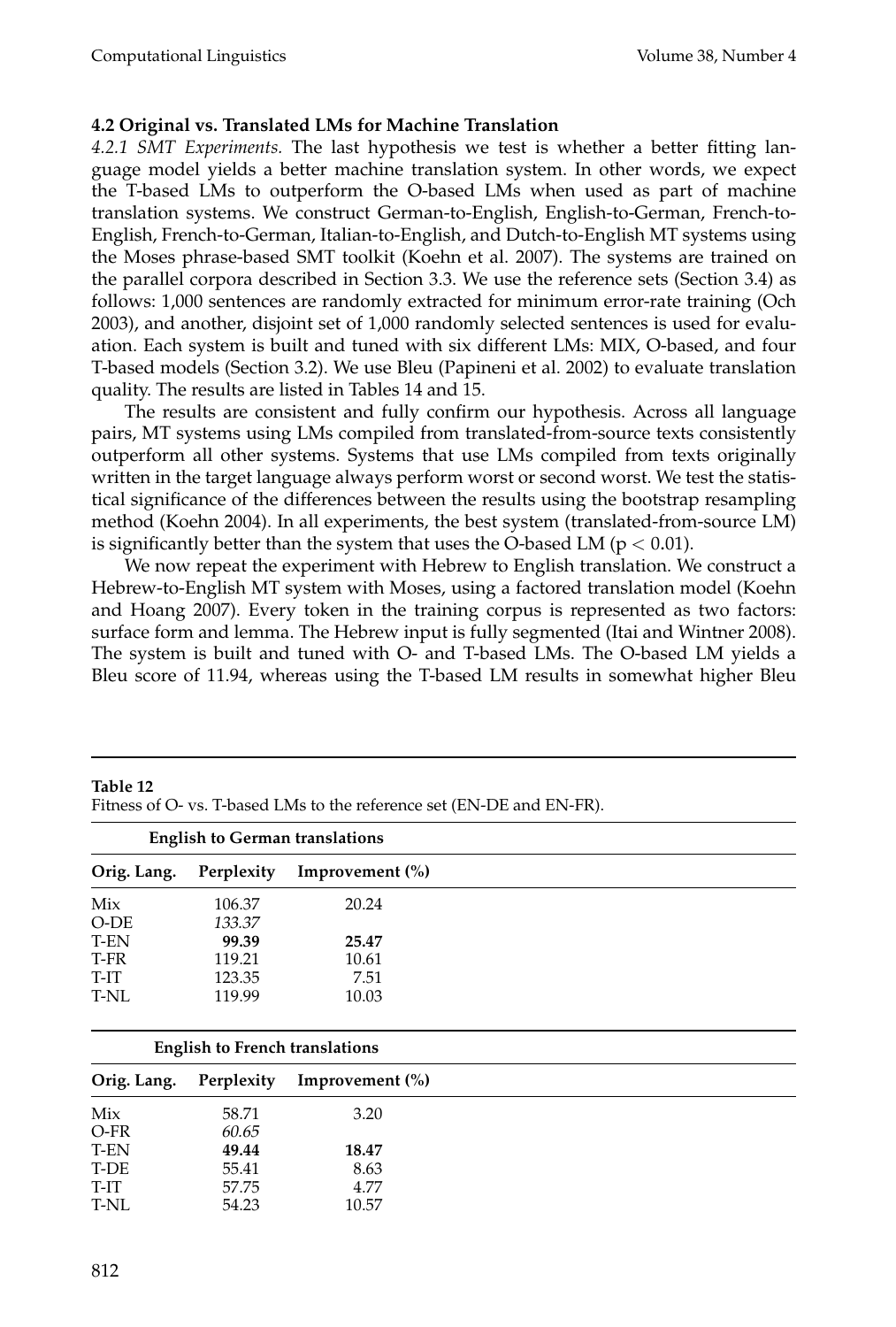|                           |                              |             | The effect of LM training corpus size on the fitness of LMs to the reference sets. |  |  |  |
|---------------------------|------------------------------|-------------|------------------------------------------------------------------------------------|--|--|--|
|                           | <b>Hansard Reference Set</b> |             | <b>Europarl Reference Set</b>                                                      |  |  |  |
| <b>Hansard T-FR</b>       |                              |             | <b>Hansard T-FR</b>                                                                |  |  |  |
| <b>Size</b>               | Perplexity                   | <b>Size</b> | Perplexity                                                                         |  |  |  |
| 1M                        | 64.68                        | 1M          | 169.66                                                                             |  |  |  |
| 5M                        | 47.63                        | 5M          | 137.72                                                                             |  |  |  |
| 10M                       | 42.70                        | 10M         | 128.65                                                                             |  |  |  |
|                           | <b>Hansard O-EN</b>          |             | Hansard O-EN                                                                       |  |  |  |
| <b>Size</b><br>Perplexity |                              | <b>Size</b> | Perplexity                                                                         |  |  |  |
| 1M                        | 91.40                        | 1M          | 198.93                                                                             |  |  |  |
| 5Μ                        | 66.95                        | 5M          | 162.08                                                                             |  |  |  |
| 10M                       | 59.19                        | 10M         | 150.05                                                                             |  |  |  |
| 25M                       | 51.59                        | 25M         | 137.31                                                                             |  |  |  |
| 50M                       | 47.02                        | 50M         | 129.43                                                                             |  |  |  |
| 100M                      | 43.70                        | 100M        | 123.10                                                                             |  |  |  |
|                           | Gigaword                     |             | Gigaword                                                                           |  |  |  |
| <b>Size</b>               | Perplexity                   | <b>Size</b> | Perplexity                                                                         |  |  |  |
| 100M                      | 165.03                       | 100M        | 136.72                                                                             |  |  |  |
| 500M                      | 151.00                       | 500M        | 121.88                                                                             |  |  |  |
| 1000M                     | 145.88                       | 1000M       | 116.55                                                                             |  |  |  |
|                           | <b>Hansard Reference Set</b> |             | <b>Europarl Reference Set</b>                                                      |  |  |  |
| 340                       |                              |             | 250 A                                                                              |  |  |  |

190 Perplexity

140

40

 $10$ 

100

**Training Data Size (in millions of tokens)** 

1000



230 210

170

150

130

110

 $\overline{1}$ 

10

100

**Training Data Size (in millions of tokens)** 

1000

Perplexity 190

Hansard-FO

- Hansard-EO

Gigaword

*4.2.2 Larger Language Models.* Again, the LMs used in the MT experiments reported here are relatively small. To assess whether the benefits of using translated LMs carry over to scenarios where larger original corpora exist, we build yet another set of French-to-English MT systems. We use the Hansard SMT translation model and Hansard LMs to train nine MT systems, three with varying sizes of translated texts and six with varying sizes of original texts. We train additional MT systems with several subsets of the Gigaword LM. We tune and evaluate on the Hansard reference set. In another set of experiments we use the Europarl French-to-English scenario (using Europarl

Hansard T-FI

- Hansard O-E

Gigaword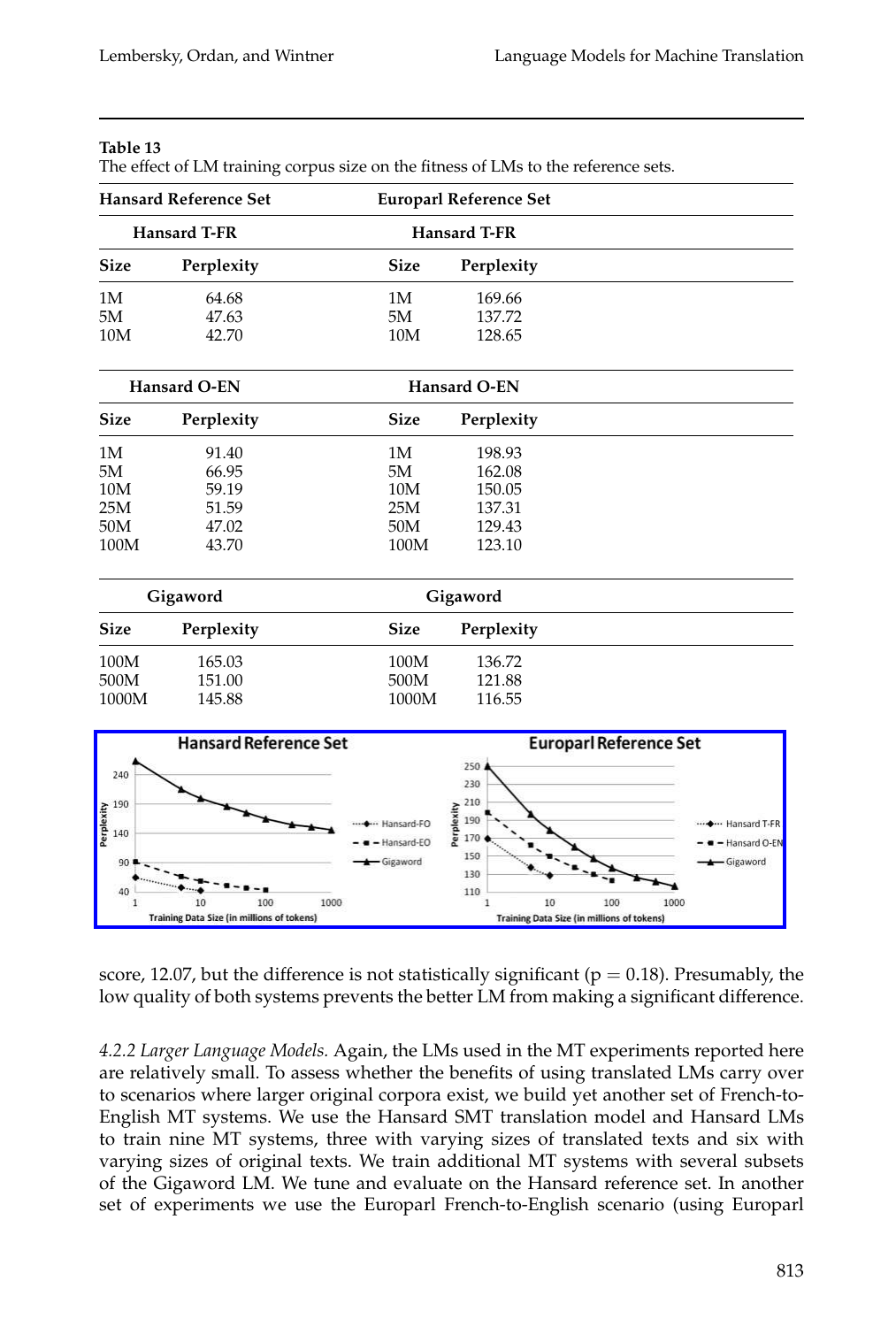| DE to EN   |       | FR to EN |       | IT to EN |       | NL to EN |       |
|------------|-------|----------|-------|----------|-------|----------|-------|
| LM         | Bleu  | LM       | Bleu  | LM       | Bleu  | LM       | Bleu  |
| <b>MIX</b> | 21.43 | MIX      | 28.67 | MIX      | 25.41 | МIХ      | 24.20 |
| $O-EN$     | 21.10 | $O-EN$   | 27.98 | $O-EN$   | 24.69 | $O-EN$   | 23.40 |
| T-DE       | 21.90 | T-DE     | 28.01 | T-DE     | 24.62 | T-DE     | 24.26 |
| T-FR       | 21.16 | T-FR     | 29.14 | T-FR     | 25.37 | T-FR     | 23.56 |
| T-IT       | 21.29 | T-IT     | 28.75 | T-IT     | 25.96 | T-IT     | 23.87 |
| T-NL       | 21.20 | T-NL     | 28.11 | T-NL     | 24.77 | T-NL     | 24.52 |

| Table 14                                                       |  |
|----------------------------------------------------------------|--|
| Machine translation with various LMs; English target language. |  |

**Table 15** Machine translation with various LMs; non-English target language.

| EN to DE |       | <b>EN</b> to FR |       |
|----------|-------|-----------------|-------|
| LM       | Bleu  | LM              | Bleu  |
| MIX      | 13.00 | <b>MIX</b>      | 24.83 |
| $O-DE$   | 12.47 | O-FR            | 24.70 |
| T-EN     | 13.10 | T-EN            | 25.31 |
| T-FR     | 12.46 | T-DE            | 24.58 |
| T-IT     | 12.65 | T-IT            | 24.89 |
| T-NL     | 12.86 | T-NL            | 25.20 |

corpora for the translation model as well as for tuningand evaluation), but we use the Hansard and Gigaword LMs to see whether our findings are consistent also when LMs are trained on out-of-domain material.

Table 16 again demonstrates that language models compiled from original texts must be up to *ten times larger* in order to yield translation quality similar to that of LMs compiled from translated texts. $4$  In other words, much smaller translated LMs perform better than much larger original ones, and this holds for various LM sizes, both in-domain and out-of-domain. For example, on the Hansard corpus, a 10-milliontoken T-FR language model yields a Bleu score of 34.67, whereas an O-EN language model of 100 million tokens is required in order to yield a similar Bleu score of 34.44. The systems that use the Gigaword LMs perform much worse in-domain, even with a language model compiled from 1000M tokens. Out-of-domain, the Gigaword systems are better than O-EN, but they require approximately five times more data to match the performance of T-FR systems.

*4.2.3 Enjoying Both Worlds.* The previous section established the fact that language models compiled from translated texts are better for MT than ones compiled from original texts, even when the original LMs are much larger. In many real-world scenarios, however, one has access to texts of both types. Our results do not imply that original

<sup>4</sup> The table only specifies three subsets of the Gigaword corpus, but the graphs show more data points. Note that the *x*-axis is logarithmic. Incidentally, the graphs show that increases in (Gigaword) corpus size do not monotonically translate to better MT quality.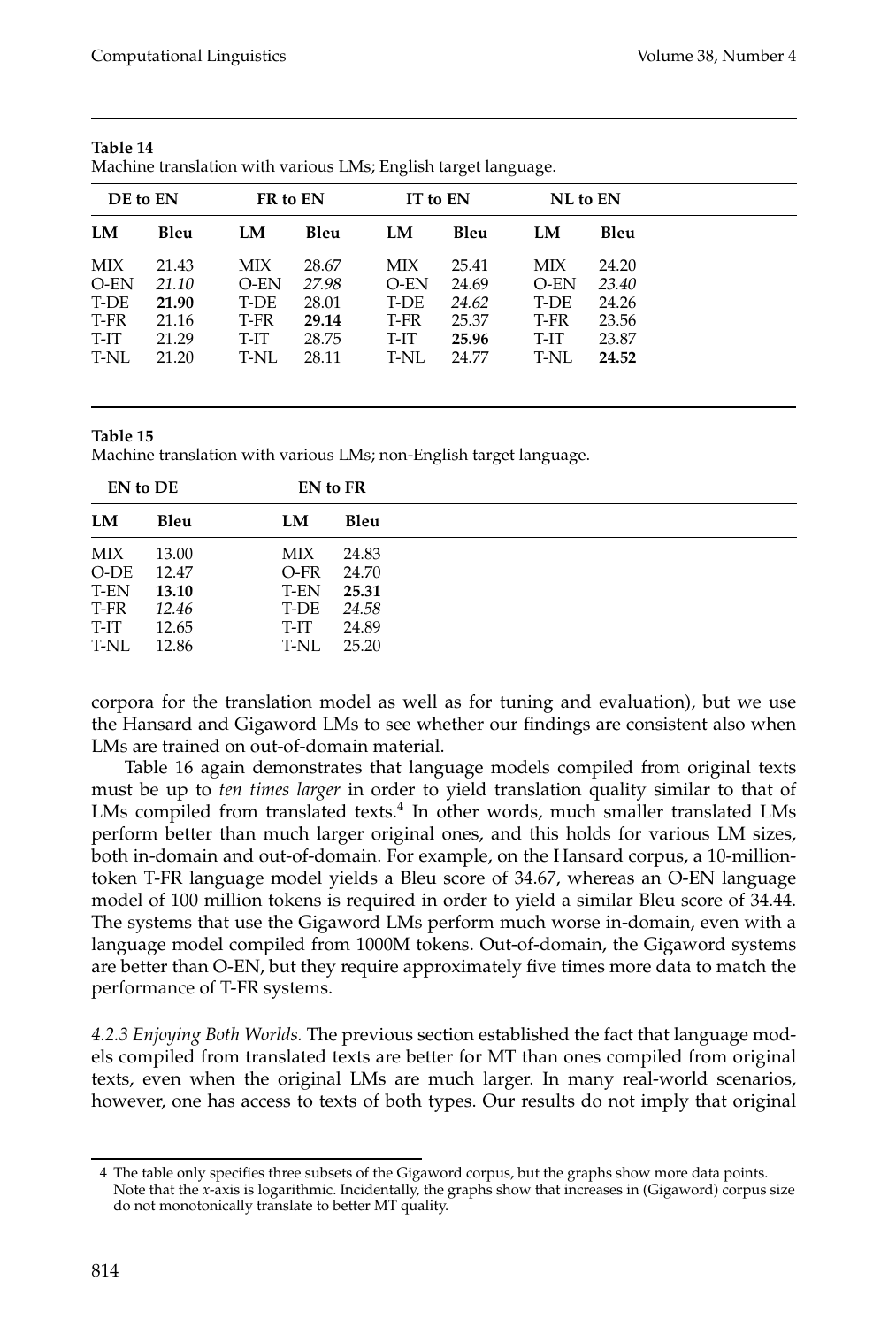|             | The effect of LM size on MT performance. |             |                             |  |
|-------------|------------------------------------------|-------------|-----------------------------|--|
|             | Hansard TM and Test                      |             | <b>Europarl TM and Test</b> |  |
|             | Hansard T-FR                             |             | Hansard T-FR                |  |
| <b>Size</b> | Bleu                                     | <b>Size</b> | Bleu                        |  |
| 1M          | 33.03                                    | 1М          | 26.36                       |  |
| 5M          | 34.25                                    | 5M          | 27.06                       |  |
| 10M         | 34.67                                    | 10M         | 27.22                       |  |
|             | Hansard O-EN                             |             | Hansard O-EN                |  |
| <b>Size</b> | Bleu                                     | <b>Size</b> | Bleu                        |  |
| 1M          | 31.91                                    | 1M          | 26.06                       |  |
| 5M          | 33.27                                    | 5M          | 26.03                       |  |
| 10M         | 33.43                                    | 10M         | 26.72                       |  |
| 25M         | 33.49                                    | 25M         | 26.72                       |  |
| 50M         | 34.29                                    | 50M         | 27.01                       |  |
| 100M        | 34.44                                    | 100M        | 27.04                       |  |
|             | Gigaword                                 |             | Gigaword                    |  |
| <b>Size</b> | Bleu                                     | <b>Size</b> | Bleu                        |  |

100M 31.77 500M 32.31<br>1000M 32.51

1000M

The effect of LM size on MT performance.



100M 27.47 500M **27.71**

1000M

texts are useless, and that only translated ones should be used. In this section we explore various ways to combine original and translated texts, thereby yielding even better language models.

For these experiments we use 10 million English-translated-from-French tokens from the Hansard corpus (T-FR) and another 100 million original-English tokens from the same source (O-EN). We combine them in five different ways: straightforward concatenation of the corpora; a concatenation of the original-English corpus with the translated corpus, upweighted by a factor of 10 and then of 20; log-linear modeling; and an interpolated language model. In each experiment we report both the fitness of the LM to the reference set, in terms of perplexity, and the quality of machine translation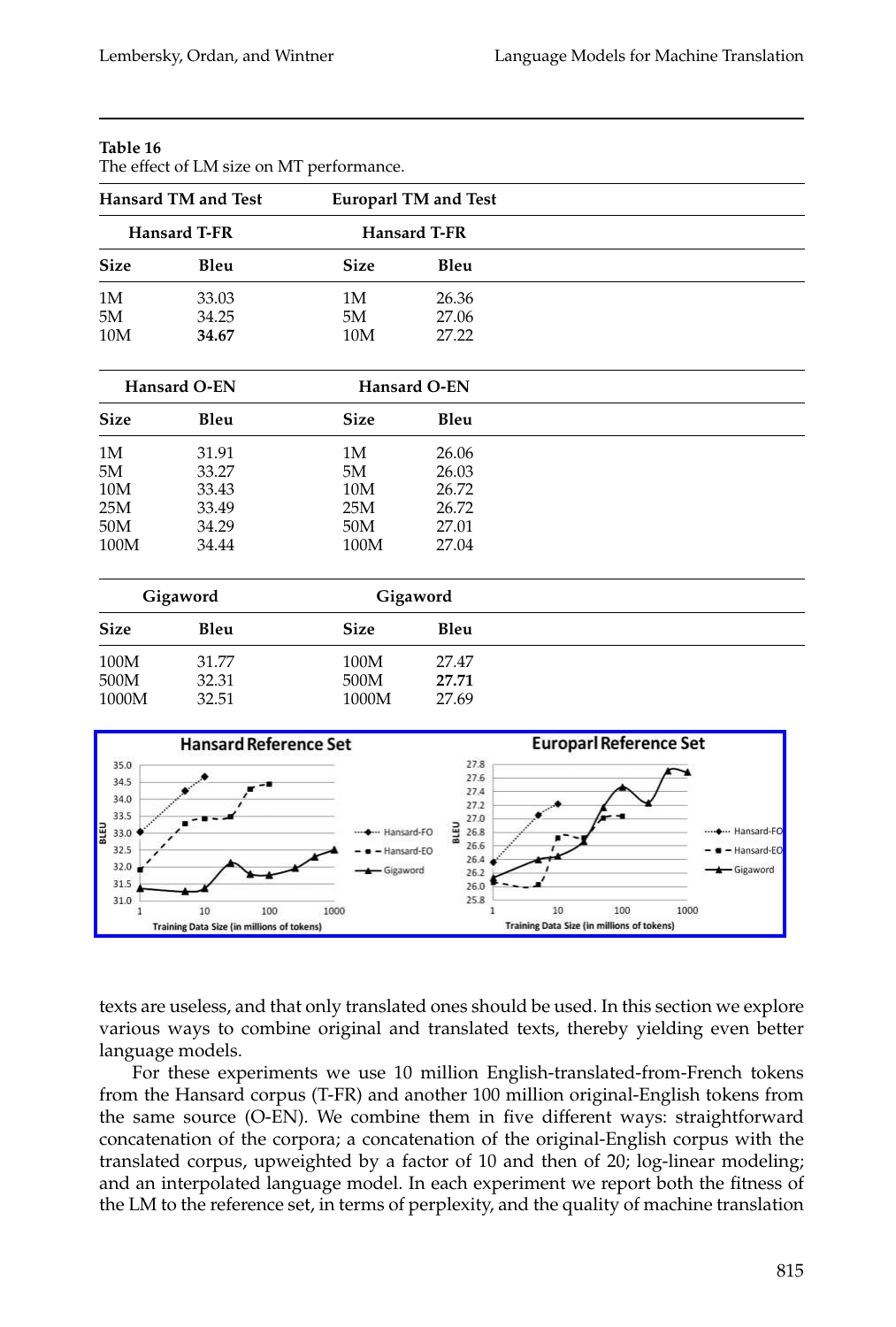Various combinations of original and translated texts and their effect on perplexity (PPL) and translation quality (Bleu).

| Hansard TM, LM and Test   |                          |       |                   | Europarl TM and Test; Hansard LM |       |  |  |
|---------------------------|--------------------------|-------|-------------------|----------------------------------|-------|--|--|
| Combination<br><b>PPL</b> |                          | Bleu  | Combination       | <b>PPL</b>                       | Bleu  |  |  |
| $O$ -EN                   | 43.70                    | 34.44 | O-EN              | 123.10                           | 27.04 |  |  |
| T-FR                      | 42.70                    | 34.67 | T-FR              | 128.65                           | 27.22 |  |  |
| Concatenation             | 38.43                    | 34.62 | Concatenation     | 116.71                           | 27.14 |  |  |
| Concatenation x10         | 41.15                    | 35.09 | Concatenation x10 | 135.09                           | 27.29 |  |  |
| Concatenation x20         | 45.07                    | 34.67 | Concatenation x20 | 152.02                           | 27.09 |  |  |
| Log-Linear LM             | $\overline{\phantom{0}}$ | 35.26 | Log-Linear LM     | $\overline{\phantom{0}}$         | 27.30 |  |  |
| Interpolated LM           | 36.69                    | 35.35 | Interpolated LM   | 107.82                           | 27.48 |  |  |

that uses this LM, in terms of Bleu.<sup>5</sup> We execute each experiment twice, once (in-domain) with the Hansard reference set and once (out-of-domain) where the translation model, tuning corpus, and reference set all come from the Europarl FR-EN subcorpus, as above. The results are listed in Table 17; we now provide a detailed explanation of these experiments.

*Concatenation of O and T texts.* We train three language models by concatenating the T-FR and O-EN corpora. First, we simply concatenate the corpora obtaining110 million tokens. Second, we upweight the T-FR corpus by a factor of 10 before the concatenation; and finally, we upweight the T-FR corpus by a factor of 20 before the concatenation. In the "in-domain" scenario, the LM trained on a simple concatenation of the corpora reduces the perplexity by more than 10%. The best translation quality is obtained when the T-FR corpus is upweighted by a factor of 10. It improves by 0.42 Bleu points compared to the MT system that uses T-FR ( $p = 0.074$ ), and, more significantly, by 0.65 Bleu points compared to O-EN ( $p < 0.05$ ). In the "out-of-domain" scenario, there is a small reduction in perplexity (about 5%) with a language model that is trained on a simple concatenation of the corpora. There is also a very small improvement in the translation quality (0.07 Bleu points compared to the T-FR system and 0.25 Bleu points compared to O-EN).

*Log-Linear combination of language models.* The MOSES decoder uses log-linear modeling(Och and Ney 2001) to discriminate between better and worse hypotheses during decoding. A log-linear model is defined as a combination of *N* feature functions  $h_i(t, s)$ ,  $1 \le i \le N$ , that map input (*s*), output (*t*), or a pair of input and output strings to a numeric value. Each feature function is associated with a model parameter  $\lambda_i$ , its **feature weight**, which determines the contribution of the feature to the overall value of  $P(t|s)$ . Formally, decoding based on a log-linear model is defined by:

$$
\hat{t} = \underset{t}{\operatorname{argmax}} P(t|s) = \underset{t}{\operatorname{argmax}} \left\{ \sum_{i=1}^{N} \lambda_i h_i(t,s) \right\} \tag{2}
$$

<sup>5</sup> Except log-linear models, for which we only report the quality of machine translation, because there are two language models in this case and perplexity is harder to compute.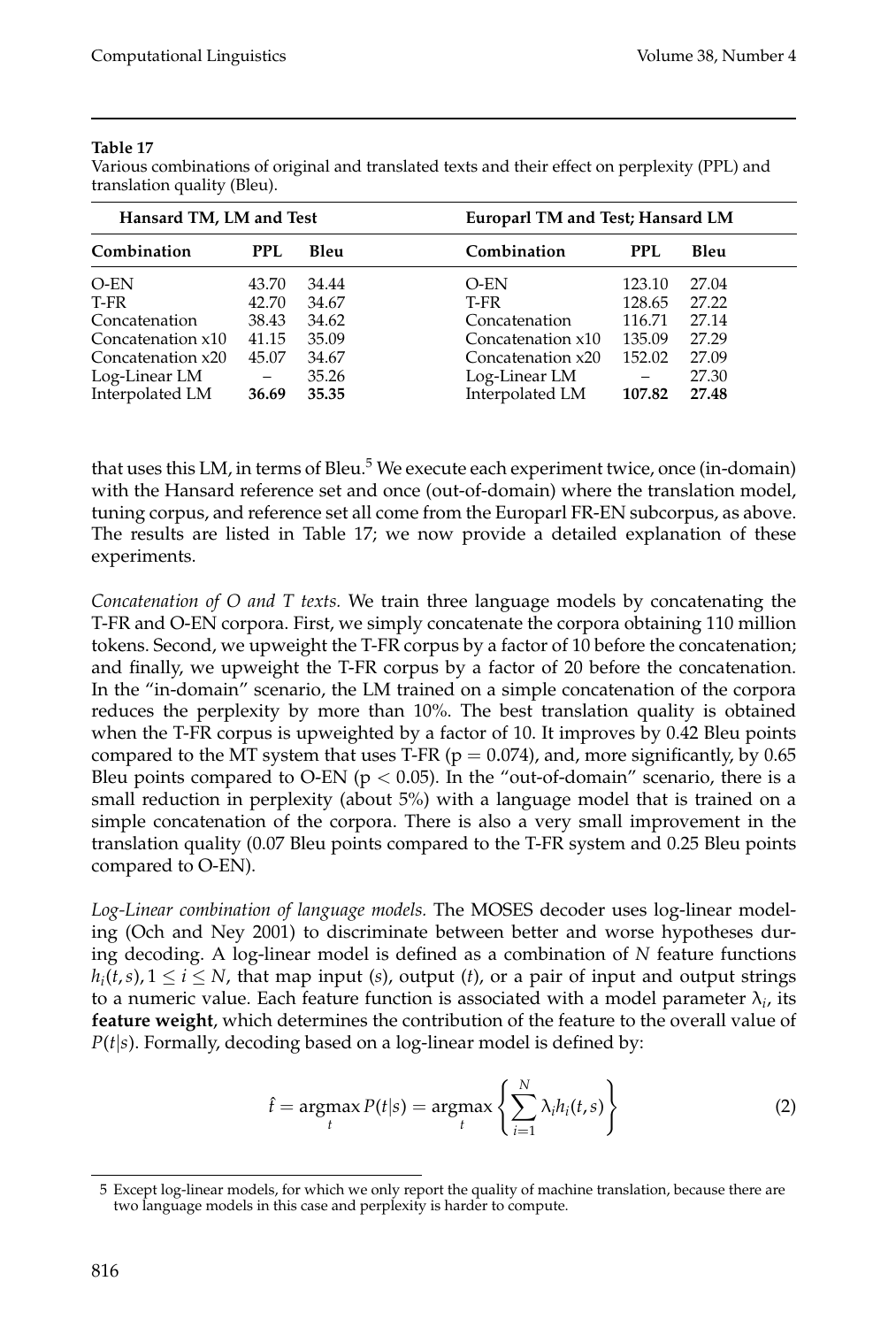We train two language models, based on T-FR and O-EN. Then, we combine these models by including them as different feature functions. The feature weight of each LM is set by minimum error-rate tuning, optimizing the translation quality; this is the same technique that Koehn and Schroeder (2007) employ for domain adaptation. In-domain, this combination is better by 0.82 Bleu points compared with an MT system that uses O-EN ( $p < 0.001$ ), 0.59 Bleu points compared with the one that uses T-FR ( $p < 0.05$ ). Out of domain, this combination is again not significantly better than using T-FR only (improvement of 0.08 Bleu points,  $p = 0.255$ ).

*Interpolated language models.* In the interpolated scenario, two language models are mixed on a fixed proportion  $\eta$ , according to the following equation (Weintraub et al. 1996):

$$
p(w|h) = (1 - \eta) \cdot p(w|h; LM_1) + \eta \cdot p(w|h; LM_2)
$$
\n(3)

where *w* is a word, *h* is its "history," and  $\eta$  is the fixed interpolation weight. We use SRILM to train an interpolated language model from  $LM_1 = O$ -EN and  $LM_2 = T$ -FR. The interpolation weight is tuned to minimize the perplexity of the combined model with respect to the tuning set; we use the EM algorithm provided as part of the SRILM toolkit to establish the optimized weights. In the in-domain scenario  $\eta = 0.46$  and in the out-of-domain scenario η = 0.49. The interpolated language model yields additional improvement in perplexity and translation quality compared to all other models. It is significantly better ( $p < 0.05$ ) than the T-FR system on the in-domain scenarios, but the improvement is less significant ( $p = 0.075$ ) out of domain.

In summary, LMs compiled from source-translated-to-target texts are almost as good as much larger LMs that also include large corpora of texts originally written in the target language. Clearly, ignoring the status (original or translated) of monolingual texts and creating a single language model from all of them (the concatenation scenario) is not much better than using *only* translated texts. In order to benefit from (often much larger) original texts, one must consider more creative ways of combining the two subcorpora. Of the methods we explored here, interpolated LMs provide the greatest advantage. More research is needed in order to find an optimal combination.

#### **5. Discussion**

We use language models computed from different types of corpora to investigate whether their fitness to a reference set of translated sentences can differentiate between them (and, hence, between the corpora on which they are based). Our main findings are that LMs compiled from manually translated corpora are much better predictors of translated texts than LMs compiled from original-language corpora of the same size. The results are robust, and are sustainable even when the corpora and the reference sentences are abstracted in ways that retain their syntactic structure but ignore specific word meanings. Furthermore, we show that translated LMs are better predictors of translated sentences even when the LMs are compiled from texts translated from languages *other* than the source language. LMs based on texts translated from the source language still outperform LMs translated from other languages, however.

We also show that MT systems based on translated-from-source-language LMs outperform MT systems based on originals LMs or LMs translated from other languages. Again, these results are robust and the improvements are statistically significant. This effect seems to be amplified as translation quality improves. Furthermore, our results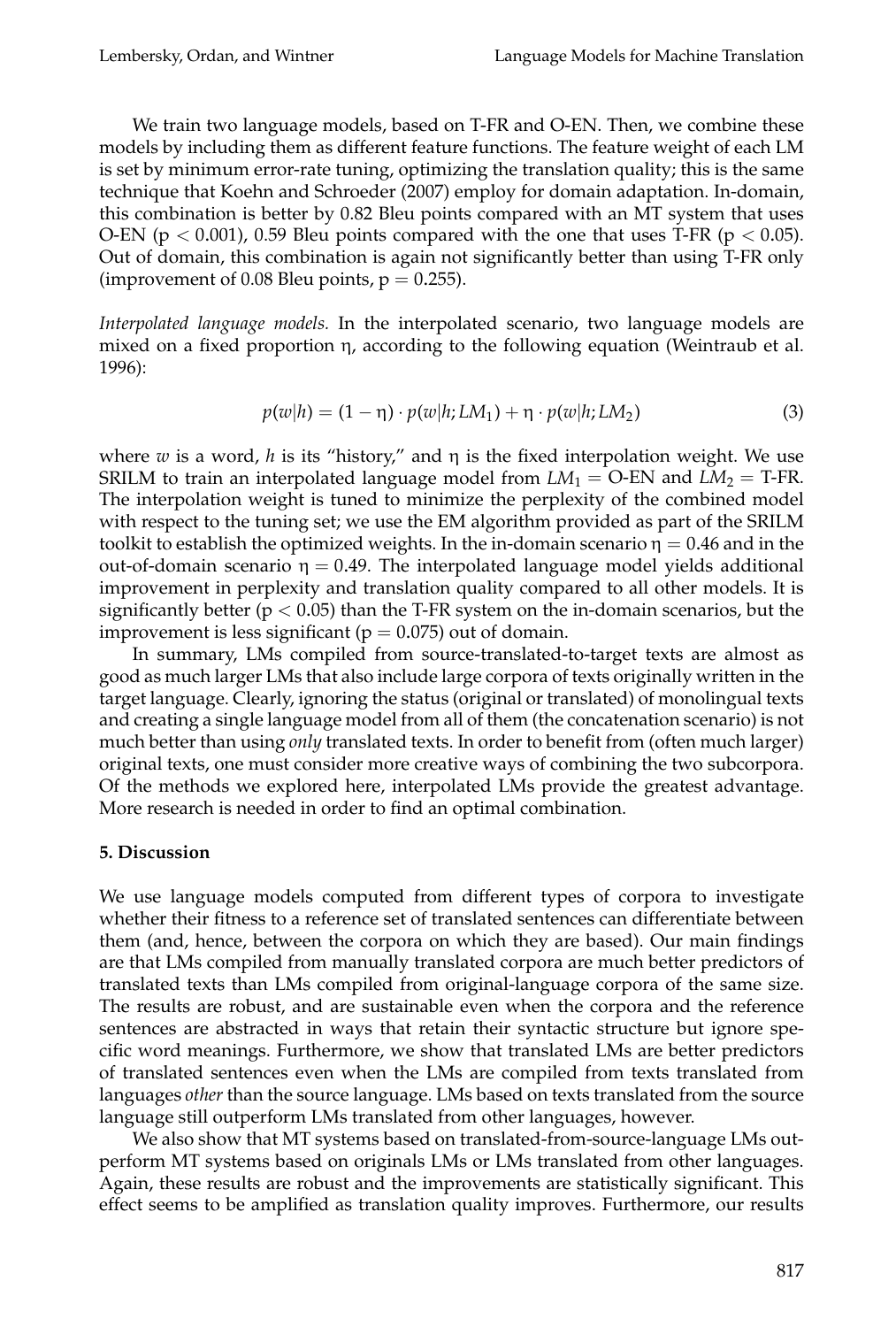|             |               |            | <b>IVEL System performance as ineasured by IVILTEOR and TER.</b> |               |            |  |
|-------------|---------------|------------|------------------------------------------------------------------|---------------|------------|--|
| DE to EN    |               |            | IT to EN                                                         |               |            |  |
| Orig. Lang. | <b>METEOR</b> | <b>TER</b> | Orig. Lang.                                                      | <b>METEOR</b> | <b>TER</b> |  |
| $O-EN$      | 28.26         | 64.56      | $O-EN$                                                           | 31.03         | 58.30      |  |
| T-DE        | 28.64         | 63.57      | T-IT                                                             | 31.16         | 57.63      |  |
|             | FR to EN      |            |                                                                  | NL to EN      |            |  |
| Orig. Lang. | <b>METEOR</b> | <b>TER</b> | Orig. Lang.                                                      | <b>METEOR</b> | <b>TER</b> |  |
| $O-EN$      | 33.05         | 54.45      | $O-EN$                                                           | 29.97         | 60.29      |  |
| T-FR        | 33.30         | 53.65      | T-NL                                                             | 30.40         | 59.63      |  |

MT system performance as measured by METEOR and TER.

show that original LMs require five to ten times more data to exhibit the same fitness to the reference set and the same translation quality as translated LMs.

More generally, this study confirms that insights drawn from the field of theoretical Translation Studies, namely, the dual claim according to which translations as such differ from originals, and translations from different source languages differ from each other, can be verified experimentally and contribute to the performance of machine translation.

One question, however, requires further investigation: Do MT systems based on translated-from-source-language LMs produce better translations, or do they merely generate sentences that are directly adapted to the reference set, thereby only improving a specific evaluation metric, such as Bleu? We address this issue in three ways, showing that the former is indeed the case. First, we use two automated evaluation metrics other than Bleu, and show that the T-based LMs yield better MT systems even with different metrics. Second, we perform a manual evaluation of a portion of the evaluation set. The results show that human evaluators prefer translations produced by an MT system that uses a T-based LM over translations produced by a system built with an O-based LM. Finally, we provide a detailed analysis of the differences between O- and T-based LMs, explaining these differences in terms of insights from Translation Studies.

# **5.1 Automatic Evaluation**

First, we use two alternative automatic evaluation metrics, METEOR<sup>6</sup> (Denkowski and Lavie 2011) and TER (Snover et al. 2006), to assess the quality of the MT systems described in Section 4.2. We focus on four translation tasks: From German, French, Italian, and Dutch to English.<sup>7</sup> For each task we report the performance of two MT systems: One that uses a language model compiled from original-English texts, and one that uses a language model trained on texts translated from the source language. The results, which are reported in Table 18, fully support our previous findings (recall that *lower* TER is better): MT systems that use T-based LMs significantly outperform systems that use O-based LMs.

<sup>6</sup> More precisely, we use METEOR-RANK, the configuration used for WMT-2011.

<sup>7</sup> All MT systems were tuned using Bleu.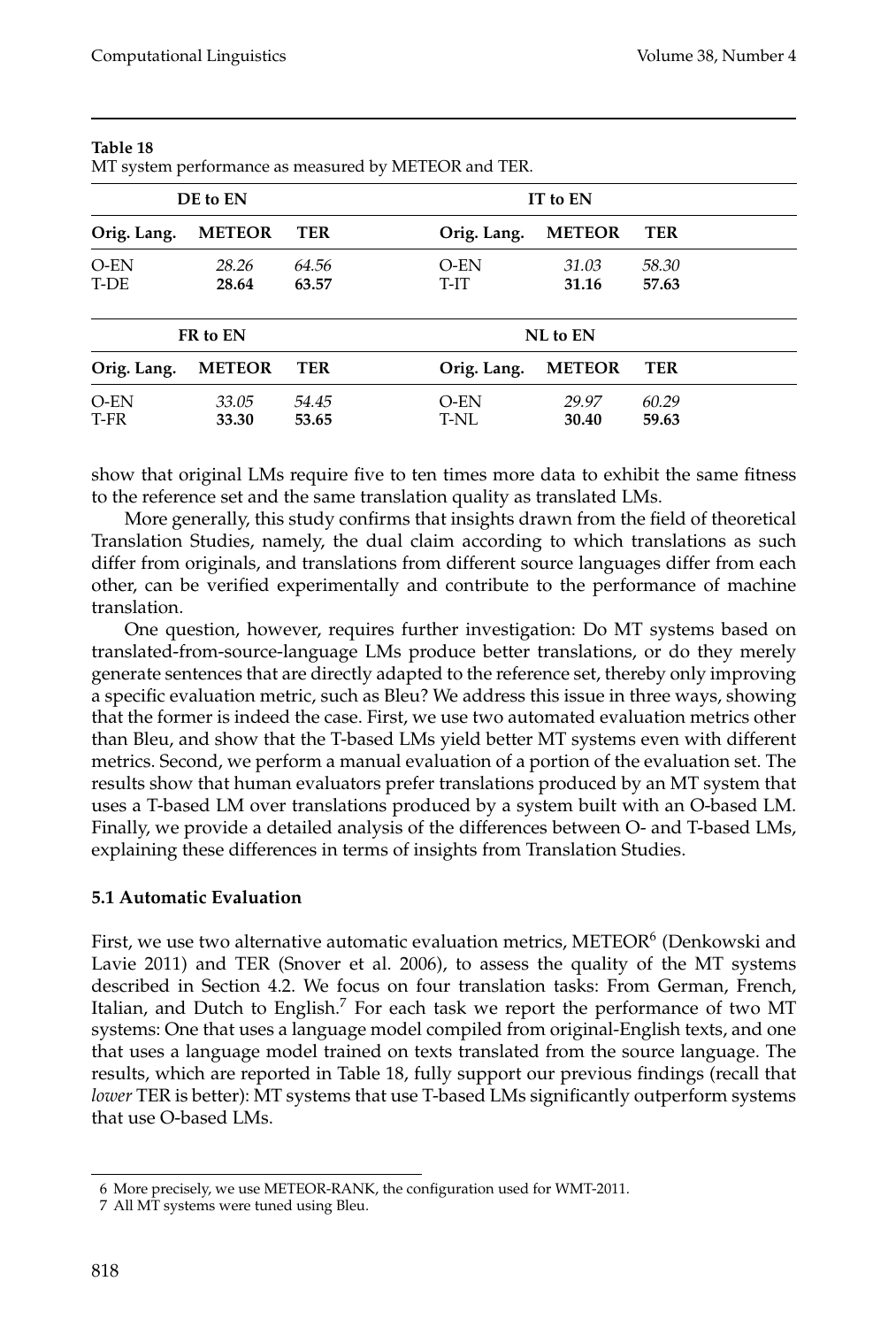## **5.2 Human Evaluation**

To further establish the qualitative difference between translations produced with an English-original language model and translations produced with a LM created from French-translated-to-English texts, we conducted a human evaluation campaign, using Amazon's Mechanical Turk as an inexpensive, reliable, and accessible pool of annotators (Callison-Burch and Dredze 2010). We created a small evaluation corpus of 100 sentences, selected randomly among all (Europarl) reference sentences whose length is between 15 and 25 words. Each instance of the evaluation task includes two English sentences, obtained from the two MT systems that use the O-EN and the T-FR language models, respectively. Annotators are presented with these two translations, and are requested to determine which one is better. The definition given to annotators is: "A better translation is more fluent, reflecting better use of English." Observe that because the only variable that distinguishes between the two MT systems is the different language model, we only have to evaluate the fluency of the target sentence, not its faithfulness to the source. Consequently, we do not present the source or the reference translation to the annotators. All annotators were located in the United States (and, therefore, are presumably English speakers).

As a control set, we added a set of 10 sentences produced with the O-based LM, which were paired with their (manually created) reference translations, and 10 sentences produced with the T-based LM, again paired with their references. Each of the 120 evaluation instances was assigned to 10 different Mechanical Turk annotators. We report two evaluation metrics: **score** and **majority**. The score of a given sentence pair  $\langle e_1, e_2 \rangle$  is *i*/*j*, where *i* is the number of annotators who preferred  $e_1$  over  $e_2$ , and *j* = 10 − *i* is the number of annotators preferring  $e_2$ . For such a sentence pair, the majority is  $e_1$  if  $i > j$ ,  $e_2$  if  $i < j$ , and undefined otherwise.

The average score of the 10 sentences in the O-vs.-reference control set is 22/78, and the majority is the reference translation in all but one of the instances. As for the T-vs.-reference control set, the average score is 18/82, and the majority is the reference in all of the instances. This indicates that the annotators are reliable, and also that it is unrealistic to expect a clear-cut distinction even between human translations and machine-generated output.

As for the actual evaluation set, the average score of O-EN vs. T-FR is 38/62, and the majority is T-FR in 75% of the cases, O-EN in only 25% of the sentence pairs. We take these results as a very strong indication that English sentences generated by an MT system whose language model is compiled from translated texts are perceived by humans as more fluent than ones generated by a system built with an O-based language model. Not only is the improvement reflected in significantly higher Bleu (and METEOR, TER) scores, but it is undoubtedly also perceived as such by human annotators.

## **5.3 Analysis**

In order to look into the differences between T and O qualitatively, rather than quantitatively, we turn now to study several concrete examples. To do so, we extracted approximately 200 sentences from the French–English Europarl evaluation set; we chose all sentences of length between 15 and 25. In addition, we extracted the 100 most frequent *n*-grams, for  $1 \le n \le 5$ , from both English-original and English-translated-from-French Europarl corpora. As both corpora include approximately the same number of tokens, we report counts in the following rather than frequencies.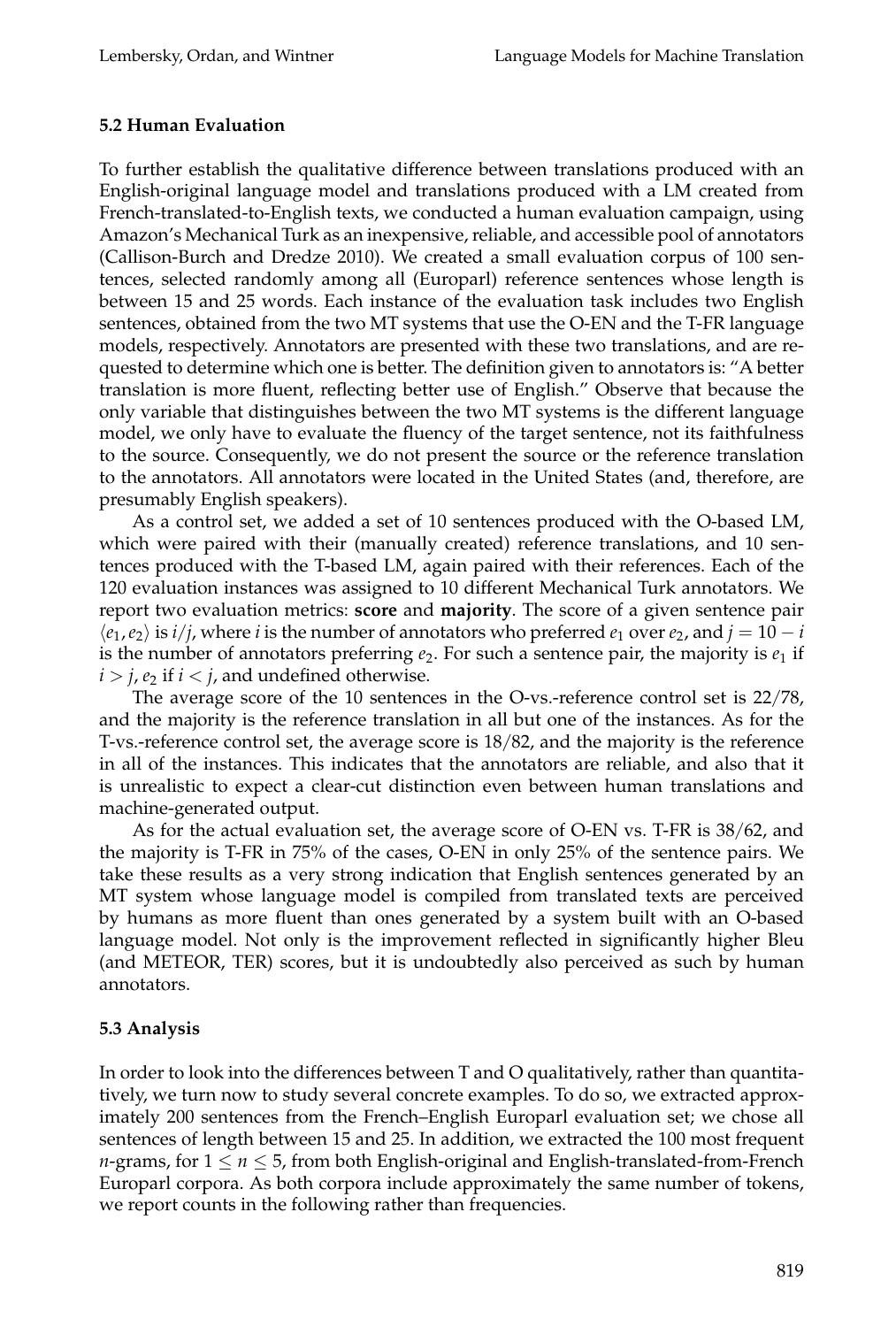The differences between O and T texts are consistent with well-established observations of translation scholars. Consider the **explicitation hypothesis** (Blum-Kulka 1986), which Séguinot (1998, page 108) spells out thus:

- 1. "something which was implied or understood through presupposition in the source text is overtly expressed in the translation"
- 2. "something is expressed in the translation which was not in the original"
- 3. "an element in the source text is given greater importance in the translation through focus, emphasis, or lexical choice"

Blum-Kulka (1986) uses the term **cohesive markers** to refer to items that are utilized by the translator which cannot be found overtly in the source text. One would expect such markers to be much more prevalent in translationese.

An immediate example of (1) is the case of acronyms: these tend to be spelled out in translated texts. Indeed, the acronym  $EU$  is ranked 77 among the O-EN bigrams, whereas in T-FR it does not appear in the top 100. On the other hand, the explicit trigram *The European Union* occurs more frequently in T than in O.

Similarly, an instance of (2) is the cohesive marker *because* in the following example, which appears in T but neither appears in O nor can it be traced back to the original source sentence:

- **Source** Enfin, ce qui est grave dans le rapport de M. Olivier Tautologie, <sup>c</sup>'est qu'il propose une constitution tripotage.
- **O** Finally, which is serious in the report of Mr Olivier Tautologie, is that it proposes <sup>a</sup> constitution tripotage.
- **T** Finally, and this is serious in the report by Mr olivier Tautologie, it is **because** it proposes <sup>a</sup> constitution tripotage.

Another cohesive marker, nevertheless, is correctly generated only in the T-based translation in the following example:

- **Source** C'est quand même quelque chose de précieux qui a été souligné par tous les membres du conseil européen.
- **O** Even when it is something of valuable which has been pointed out by all the members of the European Council.
- **T** It is **nevertheless** something of a valuable which has been pointed out by all the members of the European Council.

Other cohesive markers discussed by Blum-Kulka (1986) are over-represented in T compared with O. These include: therefore (3,187 occurrences in T, 1,983 in O); for example (863 occurrences in T, 701 in O); in particular (1336 vs. 1068); first of all (601 vs. 266); in fact (1014 vs. 441); in other words (553 vs. 87); with regard to (1137 vs. 310); in order to (2,016 vs. 603); in this respect (363 vs. 94); on the one hand (288 vs. 72); on the other hand (428 vs. 76); and with <sup>a</sup> view to (213 vs. 51). A similar list of markers have been shown to be excellent discriminating features between original and translated texts (from several European languages, including French) in an independent study (Koppel and Ordan 2011).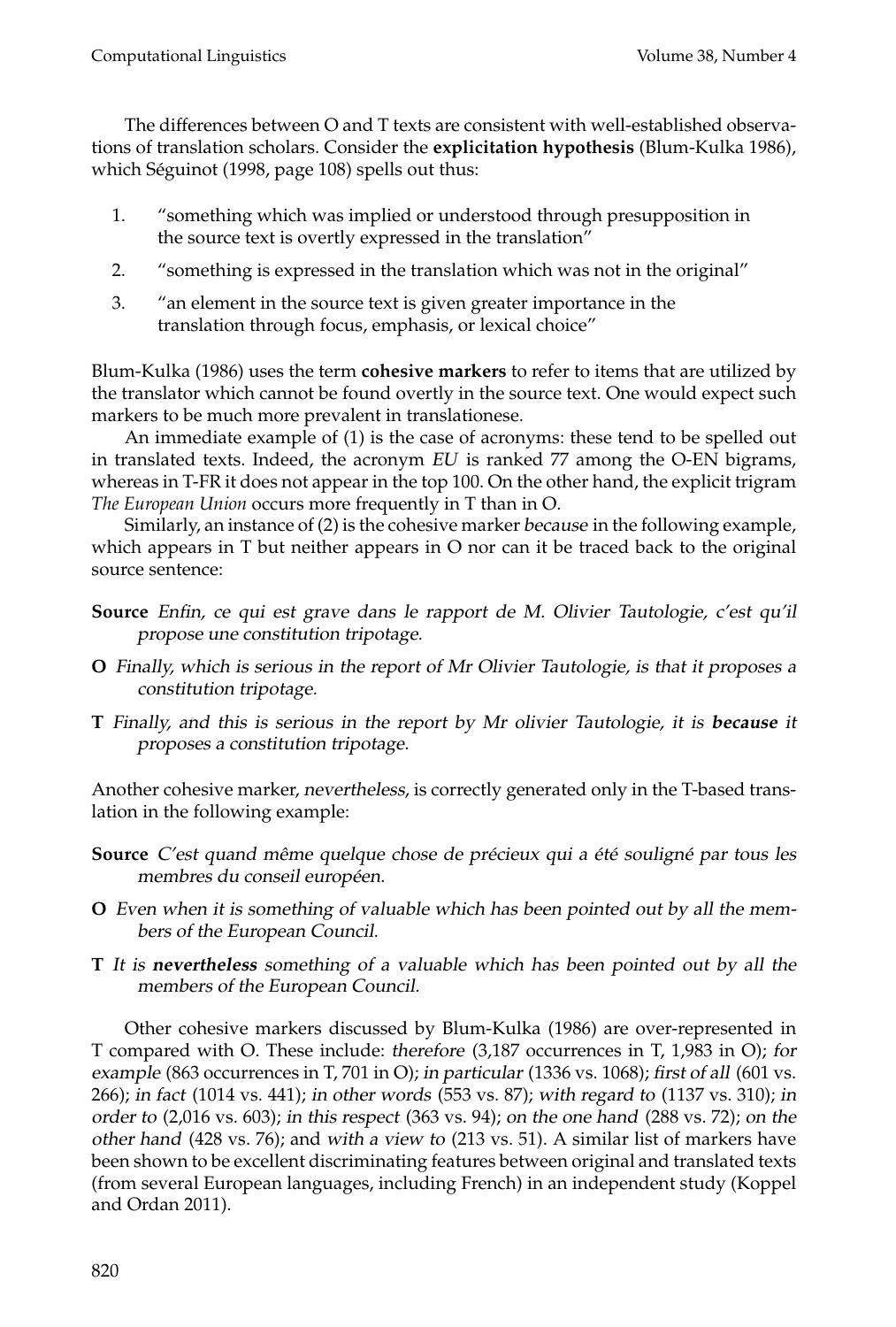Another phenomenon we notice is that the T-based language model does a much better job translating verbs than the O-based language model. In two very large corpora of French and English (Ferraresi et al. 2008), verbs are much more frequent in French than in English (0.124 vs. 0.091). Human translations from French to English, therefore, provide many more examples of verbs from which to model. Indeed, we encounter several examples in which the O-based translation system fails to use a verb at all, or to use one correctly, compared with the T-based system:

- **Source** Une telle Europe serait un gage de paix et marquerait le refus de tout nationalisme ethnique.
- **O** Such <sup>a</sup> Europe would be <sup>a</sup> show of peace and would the rejection of any ethnic nationalism.
- **T** Such <sup>a</sup> Europe would be <sup>a</sup> show of peace and would **mark** the refusal of all ethnic nationalism.
- **Source** Votre rapport, madame Sudre, met l'accent, à juste titre, sur la nécessité d'agir dans la durée.
- **O** Your report, Mrs Sudre, its emphasis, quite rightly, on the need to act in the long term.
- **T** Your report, Mrs Sudre, **places** the emphasis, quite rightly, on the need to act in the long term.
- **Source** Cette proposition, si elle constitue un pas dans la bonne direction <sup>n</sup>'en comporte pas moins de nombreuses lacunes auxquelles le rapport evans remedie. ´
- **O** This proposal, if it is <sup>a</sup> step in the right direction do not least in contains many shortcomings which the evans report resolve.
- **T** This proposal, if it is <sup>a</sup> step in the right direction it **contains** no less many shortcomings which the evans report resolve.

Last, there are several cases of *interference*, which Toury (1995, page 275) defines as follows: "Phenomena pertaining to the make-up of the source text tend to be transferred to the target text." In the following example, do not say nothing more is a literal translation of the French construction On ne dit rien non plus. The T-based translation is much more fluent:

- **Source** On ne dit rien non plus sur la responsabilite des fabricants, notamment en ´ grande-bretagne, qui ont été les premiers responsables.
- **O** We **do not say nothing more** on the responsibility of the manufacturers, particularly in Britain, which were the first responsible.
- **T** We **do not say anything either** on the responsibility of the manufacturers, particularly in great Britain, who were the first responsible.

Incidentally, there are also some cultural differences between O and T that we deem less important, because they are not part of the "translationese dialect" but rather indicate differences pertaining to the culture from which the speaker arrives. Most notable is the form ladies and gentlemen, which is the tenth most frequent trigram in T, but does not even rank among the top 100 in O. This is already noted by van Halteren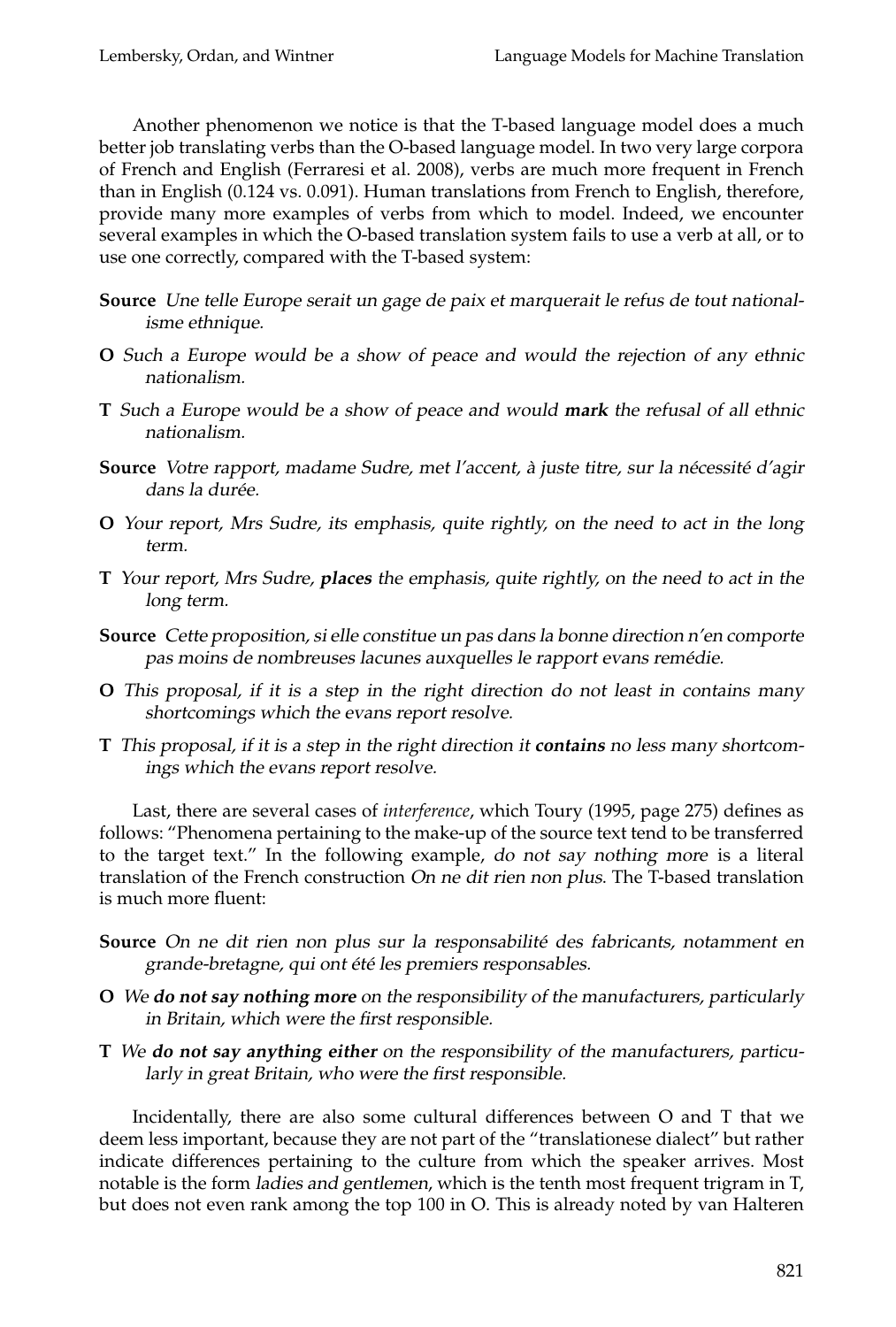$(2008)$ , according to whom this form is significantly more frequent in translations from five European languages as opposed to original English.

In terms of (shallow) syntactic structure, we observe that part-of-speech *n*-grams are distributed somewhat differently in O and in T (we use the POS-tagged Europarl corpus of Section 4.1.2 for the followinganalysis). For example, *proper nouns* are more frequent in O (ranking 7 among all POS 1-grams) than in T (rank 9). This has influence on longer *n*-grams: For example, the 3-gram *PRP MD VB* is 20% more frequent in O than in T. The sequence <*S*> *PRP VBP* is almost twice as frequent in O. The 4-gram *IN DT NN* <*/S*> is 25% more frequent in O. In contrast, the 4-gram *IN DT NNS IN* is 15% more frequent in T than in O. A full analysis of such patterns is beyond the scope of this article.

Summing up, T-based language models are more fluent and therefore yield better translation results for the following reasons: They are more cohesive, less influenced by structural differences between the languages, such as the under-representation of verbs in original English texts, and less prone to interference (i.e., they can break away from the original towards a more coherent model of the target language).

# **5.4 Future Research**

This work is among the first to use insights from Translation Studies in order to improve machine translation, and to use computational linguistic methodologies to corroborate Translation Studies hypotheses. We believe that there are still vast opportunities for fertile cross-disciplinary research in these directions. First, we only address the language model in the present work. Kurokawa, Goutte, and Isabelle (2009) investigate the relations between the direction of translation and the quality of the *translation* model used by SMT systems. There are various ways in which the two approaches can be extended and combined, and we are actively pursuing such research directions now (Lembersky, Ordan, and Wintner 2012).

This work also bears on language typology: We conjecture that LMs compiled from texts translated not from the original language, but from a closely related one, can be better than LMs compiled from texts translated from a more distant language. Some of our results support this hypothesis, but more research is needed in order to establish it.

The fact that translations seem to make do with fewer words (cf. also Laviosa 2008) call into question certain norms in comparing corpora in the field of machine translation. Translated and original texts can be expected to either have the same number of sentences or the same number of tokens, but not both. Similarly, they may have the same number of tokens or the same number of types, but not both.

Another interesting question that arises from this study is whether the perplexity of a language model on a reference set is a good predictor of a translation quality measure, such as Bleu. Although our results show a certain correlation between the perplexity and Bleu, we acknowledge the fact that these results need further corroboration. Chen, Beeferman, and Rosenfeld (1998) examine the ability of perplexity to estimate the performance of speech recognition. They find that perplexity often does not correlate well with word-error rates. As it is extremely important to have a reliable measure capable of estimating the effect of language model improvements on translation quality without requiring expensive decoding resources, we believe that finding correspondences between perplexity and the quality of MT is a valuable topic for future research.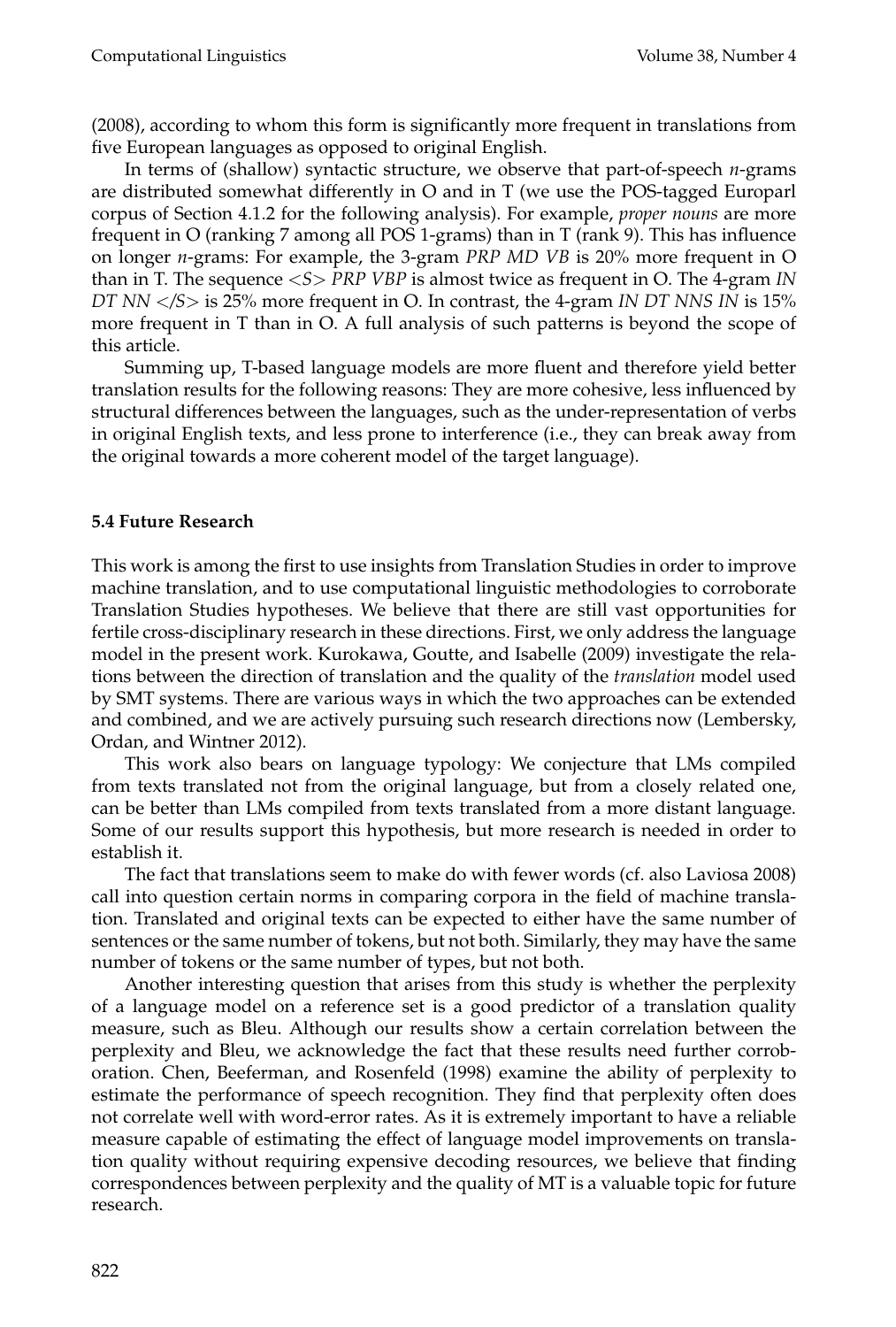# **Acknowledgments**

We are grateful to Cyril Goutte, George Foster, and Pierre Isabelle for providing us with an annotated version of the Hansard corpus. Alon Lavie has been instrumental in stimulating some of the ideas reported in this article, as well as in his long-term support and advice. We benefitted greatly from several constructive suggestions by the three anonymous *Computational Linguistics* referees. This research was supported by the Israel Science Foundation (grant no. 137/06) and by a grant from the Israeli Ministry of Science and Technology.

# **References**

- Al-Shabab, Omar S. 1996. *Interpretation and the Language of Translation: Creativity and Conventions in Translation*. Janus, Edinburgh.
- Bahl, Lalit R., Frederick Jelinek, and Robert L. Mercer. 1983. A maximum likelihood approach to continuous speech recognition. *IEEE Transactions on Pattern Analysis and Machine Intelligence*, 5(2):179–190.
- Baker, Mona. 1993. Corpus linguistics and translation studies: Implications and applications. In Gill Francis Mona Baker and Elena Tognini-Bonelli, editors, *Text and Technology: In Honour of John Sinclair*. John Benjamins, Amsterdam, pages 233–252.
- Baker, Mona. 1995. Corpora in translation studies: An overview and some suggestions for future research. *Target*, 7(2):223–243.
- Baker, Mona. 1996. Corpus-based translation studies: The challenges that lie ahead. In Gill Francis Mona Baker and Elena Tognini-Bonelli, editors, *Terminology, LSPand Translation. Studies in Language Engineering in Honour of Juan C. Sager*. John Benjamins, Amsterdam, pages 175–186.
- Baroni, Marco and Silvia Bernardini. 2006. A new approach to the study of Translationese: Machine-learning the difference between original and translated text. *Literary and Linguistic Computing*, 21(3):259–274.
- Blum-Kulka, Shoshana. 1986. Shifts of cohesion and coherence in translation. In Juliane House and Shoshana Editors Blum-Kulka, editors, *Interlingual and Intercultural Communication Discourse and Cognition in Translation and Second Language Acquisition Studies*, volume 35. Gunter Narr Verlag, Berlin, pages 17–35.
- Brants, Thorsten and Peng Xu. 2009. Distributed language models. In *Proceedings of Human Language Technologies: The 2009 Annual Conference of the North American Chapter of the Association for Computational Linguistics, Companion Volume: Tutorial Abstracts*, pages 3–4, Boulder, CO.
- Callison-Burch, Chris and Mark Dredze. 2010. Creating speech and language data with Amazon's Mechanical Turk. In *Proceedings of the NAACL HLT 2010 Workshop on Creating Speech and Language Data with Amazon's Mechanical Turk*, pages 1–12, Los Angeles, CA.
- Chen, Stanley, Douglas Beeferman, and Ronald Rosenfeld. 1998. Evaluation metrics for language models. In *Proceedings of the DARPA Broadcast News Transcription and Understanding Workshop (BNTUW)*, Landsdowne, PA.
- Chen, Stanley F. 1998. An empirical study of smoothing techniques for language modeling. Technical report 10-98, Computer Science Group, Harvard University, Cambridge, MA.
- Denkowski, Michael and Alon Lavie. 2011. Meteor 1.3: Automatic metric for reliable optimization and evaluation of machine translation systems. In *Proceedings of the Sixth Workshop on Statistical Machine Translation*, pages 85–91, Edinburgh.
- Ferraresi, Adriano, Silvia Bernardini, Picci Giovanni, and Marco Baroni. 2008. Web corpora for bilingual lexicography. a pilot study of English/French collocation extraction and translation. In *Proceedings of The International Symposium on Using Corpora in Contrastive and Translation Studies*, Hangzhou.
- Finkel, Jenny Rose, Trond Grenager, and Christopher Manning. 2005. Incorporating non-local information into information extraction systems by Gibbs sampling. In *ACL '05: Proceedings of the 43rd Annual Meeting of the Association for Computational Linguistics*, pages 363–370, Morristown, NJ.
- Frawley, William. 1984. Prolegomenon to a theory of translation. In William Frawley, editor, *Translation. Literary, Linguistic and Philosophical Perspectives*. University of Delaware Press, Newark, pages 159–175.
- Gellerstam, Martin. 1986. Translationese in Swedish novels translated from English. In Lars Wollin and Hans Lindquist, editors, *Translation Studies in Scandinavia*. CWK Gleerup, Lund, pages 88–95.
- Graff, David and Christopher Cieri. 2007. *English Gigaword*. Linguistic Data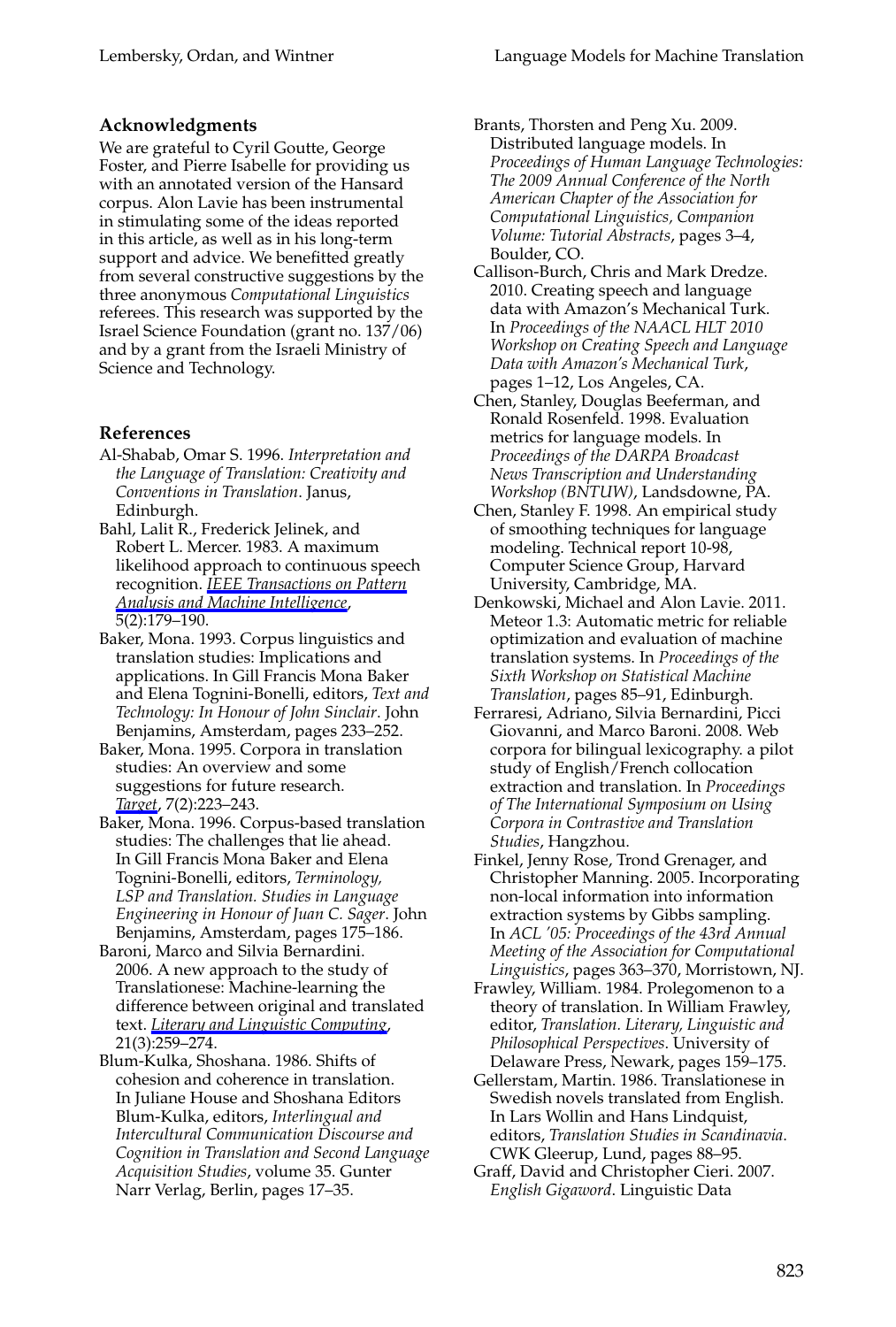Consortium, Philadelphia, PA, third edition. LDC Catalog No. LDC2007T07.

- Ilisei, Iustina, Diana Inkpen, Gloria Corpas Pastor, and Ruslan Mitkov. 2010. Identification of translationese: A machine learning approach. In Alexander F. Gelbukh, editor, *Proceedings of CICLing-2010: 11th International Conference on Computational Linguistics and Intelligent Text Processing*, volume 6008 of *Lecture Notes in Computer Science*, pages 503–511. Springer, Berlin.
- Itai, Alon and Shuly Wintner. 2008. Language resources for Hebrew. *Language Resources and Evaluation*, 42(1):75–98.
- Jelinek, Frederick, Robert L. Mercer, Lalit R. Bahl, and J. K. Baker. 1977. Perplexity— A measure of the difficulty of speech recognition tasks. *Journal of the Acoustical Society of America*, 62:S63.
- Jurafsky, Daniel and James H. Martin. 2008. *Speech and Language Processing: An Introduction to Natural Language Processing, Computational Linguistics and Speech Recognition*. Prentice Hall, Upper Saddle River, NJ.
- Koehn, Philipp. 2004. Statistical significance tests for machine translation evaluation. In *Proceedings of EMNLP 2004*, pages 388–395, Barcelona.
- Koehn, Philipp. 2005. Europarl: A parallel corpus for statistical machine translation. In *Proceedings of the MT Summit X,* pages 79–86, Phuket.
- Koehn, Philipp and Hieu Hoang. 2007. Factored translation models. In *Proceedings of the 2007 Joint Conference on Empirical Methods in Natural Language Processing and Computational Natural Language Learning (EMNLP-CoNLL)*, pages 868–876, Prague.
- Koehn, Philipp, Hieu Hoang, Alexandra Birch, Chris Callison-Burch, Marcello Federico, Nicola Bertoldi, Brooke Cowan, Wade Shen, Christine Moran, Richard Zens, Chris Dyer, Ondrej Bojar, Alexandra Constantin, and Evan Herbst. 2007. Moses: Open source toolkit for statistical machine translation. In *Proceedings of the 45th Annual Meeting of the Association for Computational Linguistics Companion Volume Proceedings of the Demo and Poster Sessions*, pages 177–180, Prague.
- Koehn, Philipp, Franz Josef Och, and Daniel Marcu. 2003. Statistical phrase-based translation. In *NAACL '03: Proceedings of the 2003 Conference of the North American Chapter of the Association for Computational Linguistics on Human Language Technology*, pages 48–54, Edmonton.
- Koehn, Philipp and Josh Schroeder. 2007. Experiments in domain adaptation for statistical machine translation. In *Proceedings of the Second Workshop on Statistical Machine Translation*, StatMT '07, pages 224–227, Stroudsburg, PA.
- Koppel, Moshe and Noam Ordan. 2011. Translationese and its dialects. In *Proceedings of the 49th Annual Meeting of the Association for Computational Linguistics: Human Language Technologies*, pages 1318–1326, Portland, OR.
- Kurokawa, David, Cyril Goutte, and Pierre Isabelle. 2009. Automatic detection of translated text and its impact on machine translation. In *Proceedings of MT-Summit XII*, Kurokawa.
- Laviosa, Sara. 1998. Core patterns of lexical use in a comparable corpus of English lexical prose. *Meta*, 43(4):557–570.
- Laviosa, Sara. 2008. Universals. In Mona Baker and Gabriela Saldanha, editors, *Routledge Encyclopedia of Translation Studies*, 2nd Edition. Routledge (Taylor and Francis), New York, pages 288–292.
- Lembersky, Gennadi, Noam Ordan, and Shuly Wintner. 2011. Language models for machine translation: Original vs. translated texts. In *Proceedings of EMNLP*, pages 363–374, Edinburgh.
- Lembersky, Gennadi, Noam Ordan, and Shuly Wintner. 2012. Adapting translation models to translationese improves SMT. In *Proceedings of the 13th Conference of the European Chapter of the Association for Computational Linguistics (EACL-2012)*, Avignon.
- Och, Franz Josef. 2003. Minimum error rate training in statistical machine translation. In *ACL '03: Proceedings of the 41st Annual Meeting of the Association for Computational Linguistics*, pages 160–167, Morristown, NJ.
- Och, Franz Josef and Hermann Ney. 2001. Discriminative training and maximum entropy models for statistical machine translation. In *ACL '02: Proceedings of the 40th Annual Meeting of the Association for Computational Linguistics*, pages 295–302, Morristown, NJ.
- Papineni, Kishore, Salim Roukos, Todd Ward, and Wei-Jing Zhu. 2002. BLEU: A method for automatic evaluation of machine translation. In *ACL '02: Proceedings of the 40th Annual Meeting of the Association for Computational Linguistics*, pages 311–318, Morristown, NJ.
- Pym, Anthony and Grzegorz Chrupała. 2005. The quantitative analysis of translation flows in the age of an international